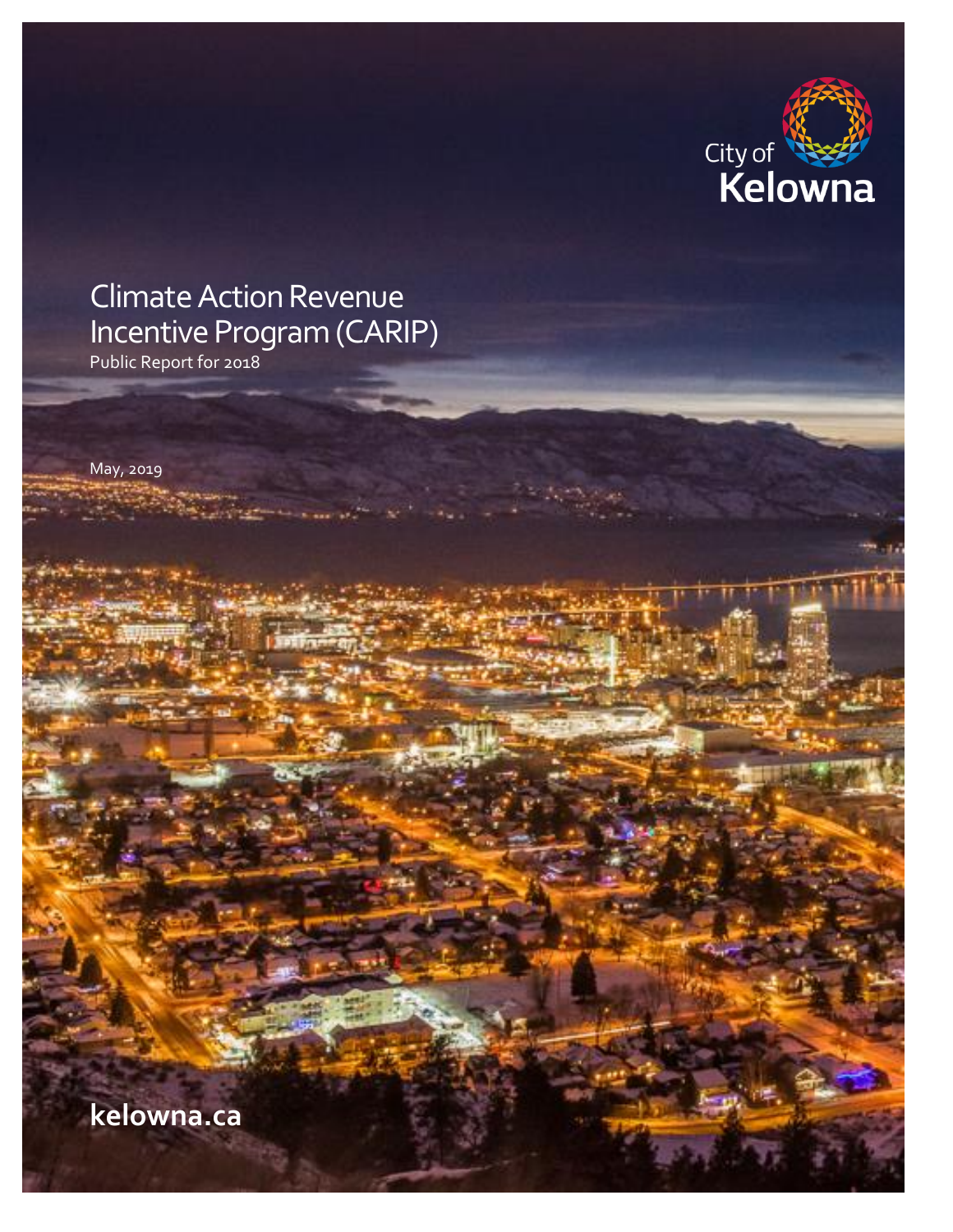## **Table of Contents**

<span id="page-1-0"></span>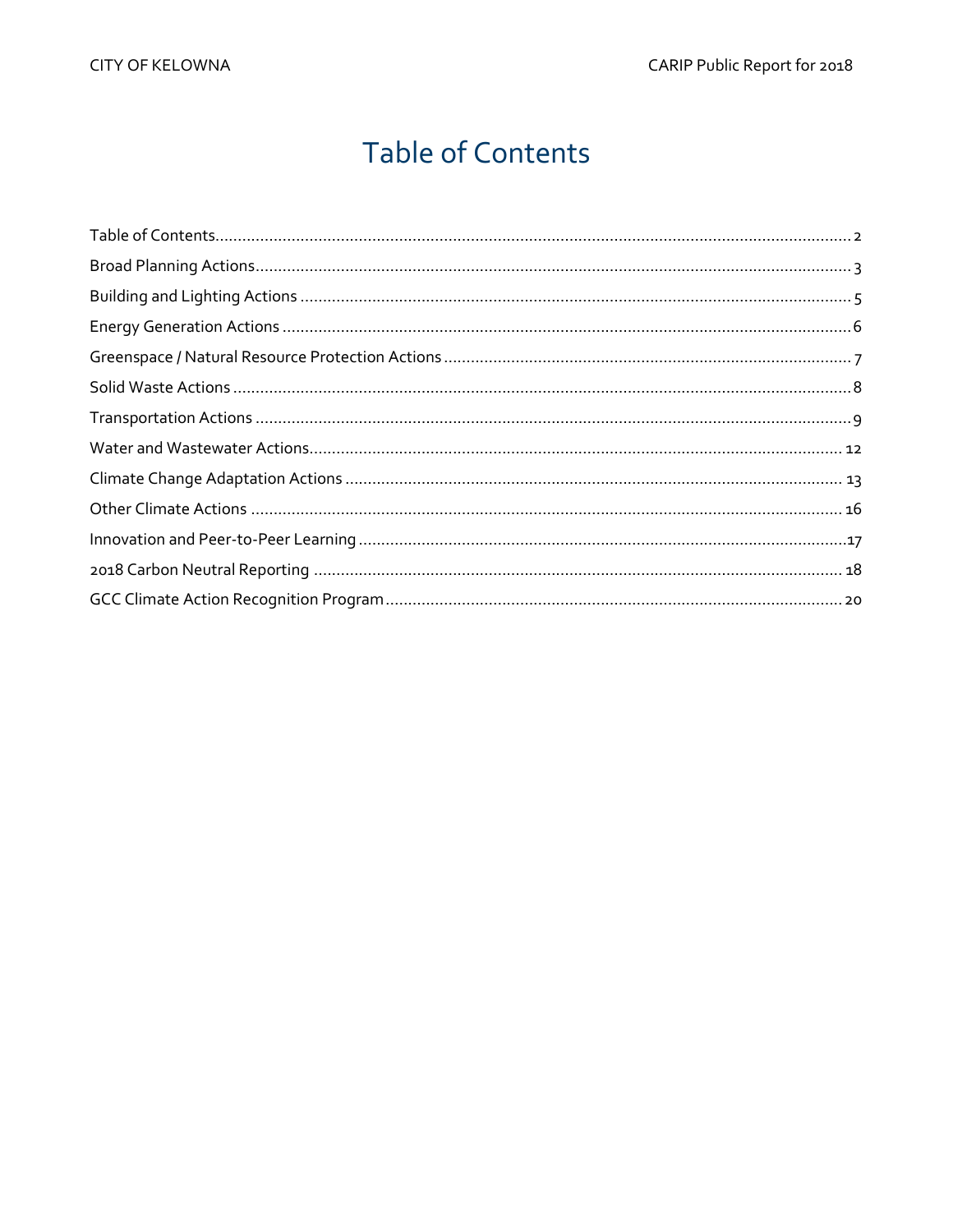## Broad Planning Actions

<span id="page-2-0"></span>Broad Planning refers to high level planning that sets the stage for GHG emissions reductions, including plans such as Official Community Plans, Integrated Community Sustainability Plans, Climate Action Plans or Community Energy Emissions Plans. Land use planning that focuses on Smart Growth principles (compact, complete, connected, and centered) plays an especially important role in energy and GHG reduction.

|                                                | Community-Wide Broad Planning Actions Taken in 2018                                               |
|------------------------------------------------|---------------------------------------------------------------------------------------------------|
|                                                | Completed an updated Community Climate Action Plan.                                               |
|                                                | Continued work on the Official Community Plan (OCP) Update including the creation of four high    |
|                                                | level growth scenarios which were analyzed (including for GHG emissions reductions) and formed    |
|                                                | part of the 2018 public engagement.                                                               |
|                                                | Completed Phase 1 and Phase 2 of the Transportation Master Plan. This included vision, goals, and |
|                                                | land use-scenarios in conjunction with the Official Community Plan Update.                        |
|                                                | Completed Phase 1 of the Regional Transportation Plan: vision, goals and the regional network.    |
|                                                | Began work on Phase 2: existing conditions.                                                       |
|                                                | Continued work on Capri-Landmark Urban Centre Planning which began in 2017. This supports the     |
|                                                | City's goal towards developing complete communities through focusing growth on urban centre       |
|                                                | revitalization, sustainable transportation, improving access to urban parks and public spaces.    |
|                                                | Coordinated planning for the Okanagan Rail Trail from Vernon to Kelowna. This included a project  |
|                                                | to examine land use and transportation options along the Okanagan Rail Trail in conjunction with  |
|                                                | UBC's School of Community and Regional Planning.                                                  |
|                                                | Collaborated with the BC Council for International Cooperation to align Kelowna's indicators and  |
|                                                | targets to the UN's Sustainable Development Goals.                                                |
|                                                | Adopted Healthy Housing Strategy which includes recommendations to improve energy efficiency      |
|                                                | in buildings.                                                                                     |
|                                                | Community-Wide Broad Planning Actions Proposed for 2019                                           |
|                                                | Continue work on the OCP Update. Land use planning and policy development is underway, using      |
|                                                | guidance from a growth scenario endorsed by Council in March, 2019. The OCP will focus on infill  |
|                                                | and redevelopment while slowing sprawl. Plan completion is expected spring 2021.                  |
|                                                | Continue development of the Kelowna Transportation Master Plan including development and          |
|                                                | evaluation of draft options. Plan completion is expected spring 2020.                             |
|                                                | Continue development of the Regional Transportation Plan, including development and evaluation    |
|                                                | of draft options and coordination with Kelowna's Community Climate Action Plan. Completion of     |
|                                                | the Plan expected spring 2020.                                                                    |
|                                                | Capri-Landmark Plan completed and endorsed by Council.                                            |
|                                                | Continue to plan for the Okanagan Rail Trail.                                                     |
| Corporate Broad Planning Actions Taken in 2018 |                                                                                                   |
|                                                | Completed an updated Corporate Energy and GHG Emissions Plan to reduce GHG emissions by           |
|                                                | 12% below 2007 levels by 2022. The Plan also requires energy modelling and airtightness testing   |
|                                                | for the construction of all new civic facilities.                                                 |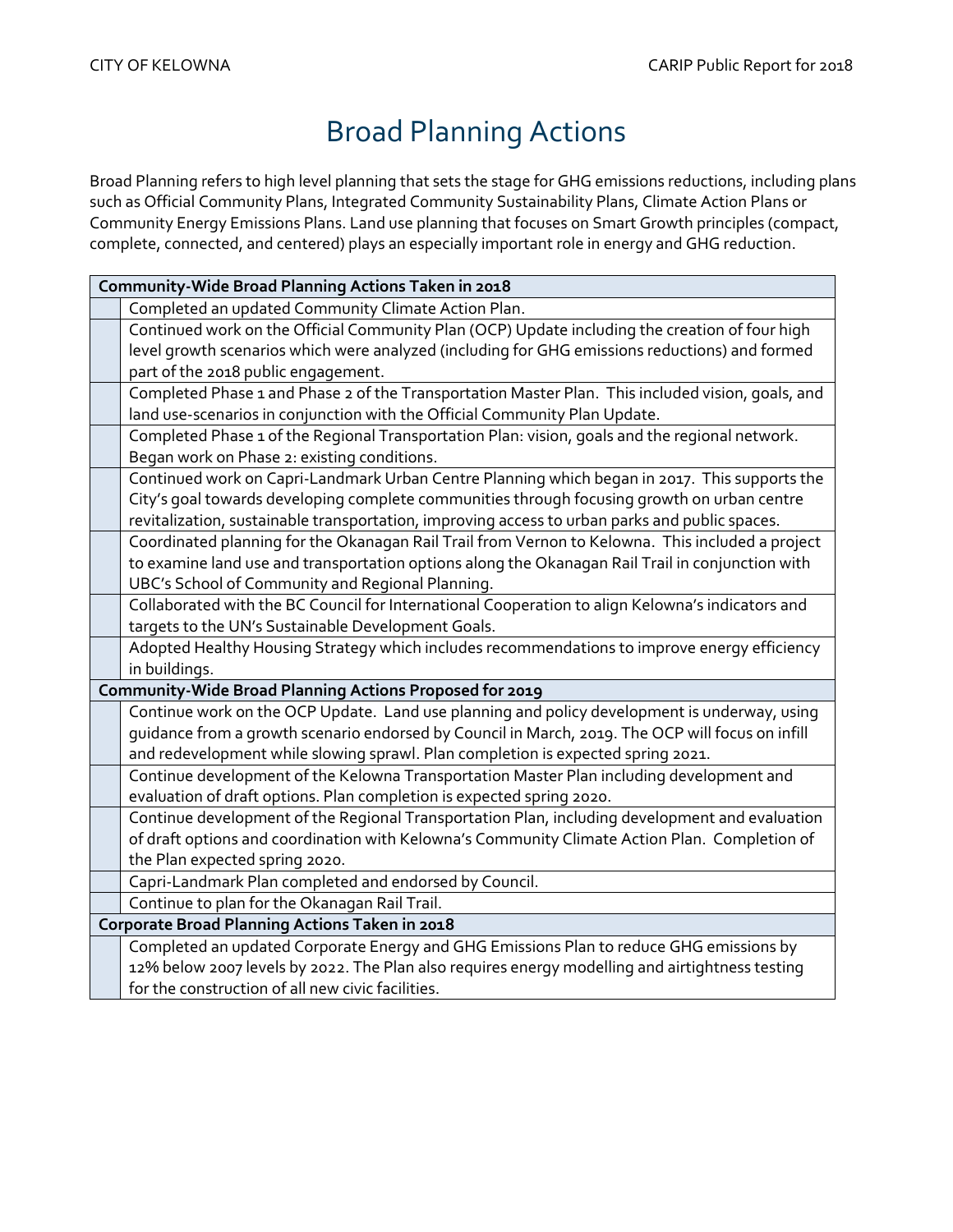| <b>Broad Planning</b>                                                                                                                     |                                                                                                                                                                                                                                                                                                                                                                                               |           |
|-------------------------------------------------------------------------------------------------------------------------------------------|-----------------------------------------------------------------------------------------------------------------------------------------------------------------------------------------------------------------------------------------------------------------------------------------------------------------------------------------------------------------------------------------------|-----------|
| What is (are) your current<br><b>GHG reduction target(s)?</b>                                                                             | OCP Policy 6.2.1 GHG Reduction Target and Actions. The City of<br>Kelowna will, in partnership with: senior governments; local residents<br>and businesses; NGOs; external agencies; and utility providers, work<br>towards reducing absolute community greenhouse gas emissions by:<br>4% below 2007 levels by 2023;<br>25% below 2007 levels by 2033; and<br>80% below 2007 levels by 2050. |           |
| Are you familiar with your local government's community energy and emissions<br><b>Yes</b><br>inventory (e.g. CEEI or another inventory)? |                                                                                                                                                                                                                                                                                                                                                                                               |           |
| What plans, policies or guidelines govern the implementation of climate mitigation in                                                     |                                                                                                                                                                                                                                                                                                                                                                                               |           |
| your community?                                                                                                                           |                                                                                                                                                                                                                                                                                                                                                                                               |           |
| Community Energy and Emissions Plan                                                                                                       |                                                                                                                                                                                                                                                                                                                                                                                               | <b>No</b> |
| Integrated Community Sustainability Plan                                                                                                  |                                                                                                                                                                                                                                                                                                                                                                                               | <b>No</b> |
| Community-Wide Climate Action Plan                                                                                                        |                                                                                                                                                                                                                                                                                                                                                                                               | Yes       |
| <b>Official Community Plan</b>                                                                                                            |                                                                                                                                                                                                                                                                                                                                                                                               | Yes       |
| <b>Regional Growth Strategy</b>                                                                                                           |                                                                                                                                                                                                                                                                                                                                                                                               | Yes       |
| Do not have a plan                                                                                                                        |                                                                                                                                                                                                                                                                                                                                                                                               |           |
| Does your local government have a corporate GHG reduction plan?                                                                           |                                                                                                                                                                                                                                                                                                                                                                                               | Yes       |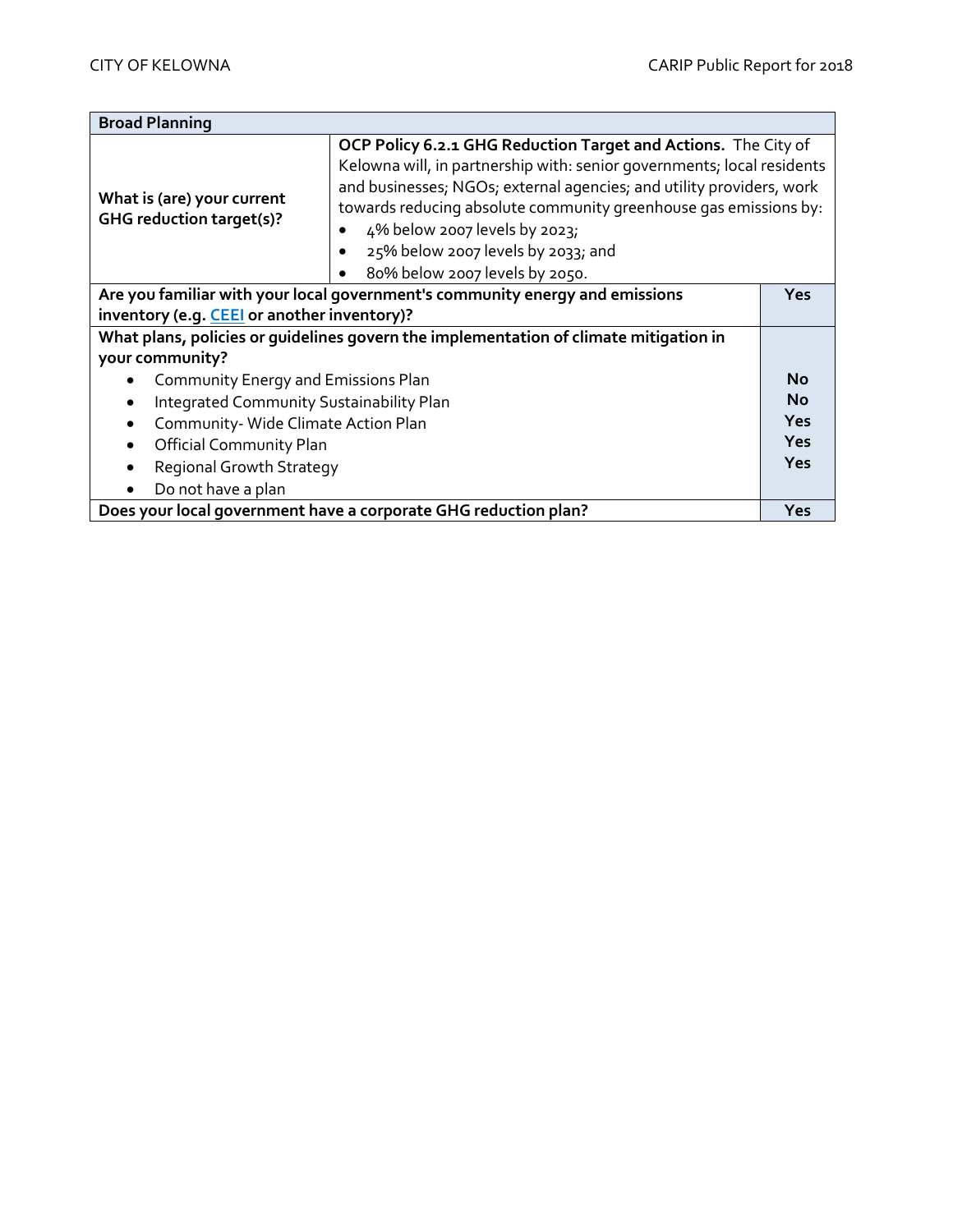# Building and Lighting Actions

<span id="page-4-0"></span>Low-carbon buildings use the minimum amount of energy needed to provide comfort and safety for their inhabitants and tap into renewable energy sources for heating, cooling and power. These buildings can save money, especially when calculated over the long term. This category also includes reductions realized from energy efficient street lights and lights in parks or other public spaces.

| Community-Wide Building and Lighting Actions Taken in 2018     |                                                                                                 |
|----------------------------------------------------------------|-------------------------------------------------------------------------------------------------|
|                                                                |                                                                                                 |
|                                                                | Consulted on the Energy Step Code for Part 9 residential buildings. Developed an Energy Step    |
|                                                                | Code Implementation Strategy for initial Council consideration.                                 |
|                                                                | Hosted an Industry Workshop on Energy Step Code and Air Tightness with over 115 participants in |
|                                                                | attendance.                                                                                     |
| Community-Wide Building and Lighting Actions Proposed for 2019 |                                                                                                 |
|                                                                | Endorsed an Energy Step Code Implementation Strategy for Part 9 buildings. Step 1 begins        |
|                                                                | December 2019.                                                                                  |
|                                                                | Update the Zoning Bylaw to reduce setbacks to accommodate thicker walls associated with those   |
|                                                                | buildings Step 5 / Passive House.                                                               |
|                                                                | Consult on Energy Step Code Implementation for Part 3 buildings.                                |
|                                                                | Develop a Community Energy Retrofit Strategy.                                                   |

| Corporate Building and Lighting Actions Taken in 2018                                              |  |
|----------------------------------------------------------------------------------------------------|--|
| Completed the LED street light replacement project which converted 10,600 street lights, resulting |  |
| in 4,500 GWh/yr of reduced electricity use.                                                        |  |
| Upgrade to LED fixtures in Library and Chapman Parkades when replacement is required.              |  |
| Completed energy audit of the Wastewater Treatment Facility in partnership with FortisBC which     |  |
| identified energy and GHG reduction measures for the next 3-5 years.                               |  |
| Completed the Water Treatment Facility industrial feasibility audit, which identified energy and   |  |
| GHG reduction measures for the next 3-5 years.                                                     |  |
| Applied to the Airport Carbon Accreditation Program and received Level 1 certification.            |  |
| Completed an equipment inventory and utility bill analysis of City facilities to allow for future  |  |
| energy conservation measures to be identified more quickly.                                        |  |
| Corporate Building and Lighting Actions Proposed for 2019                                          |  |
| Continue to upgrade LED fixtures in Library and Chapman Parkades until all fixtures have been      |  |
| replaced.                                                                                          |  |
| Install energy efficiency upgrades at the Wastewater Treatment Facility as recommended in the      |  |
| energy audit completed in 2018. These include 2 pump upgrades and one variable frequency drive     |  |
| upgrade.                                                                                           |  |
| Convert historical propane heating units in landfill operations building to natural gas            |  |

### **Building and Lighting**

The Province has committed to taking incremental steps to increase energy-efficiency requirements in the BC Building Code to make buildings net-zero energy ready by 2032. The BC Energy Step Code--a part of the BC Building Code--supports that effort

| Is your local government aware of the BC Energy Step Code?     | Yes |
|----------------------------------------------------------------|-----|
| Is your local government implementing the BC Energy Step Code? | Yes |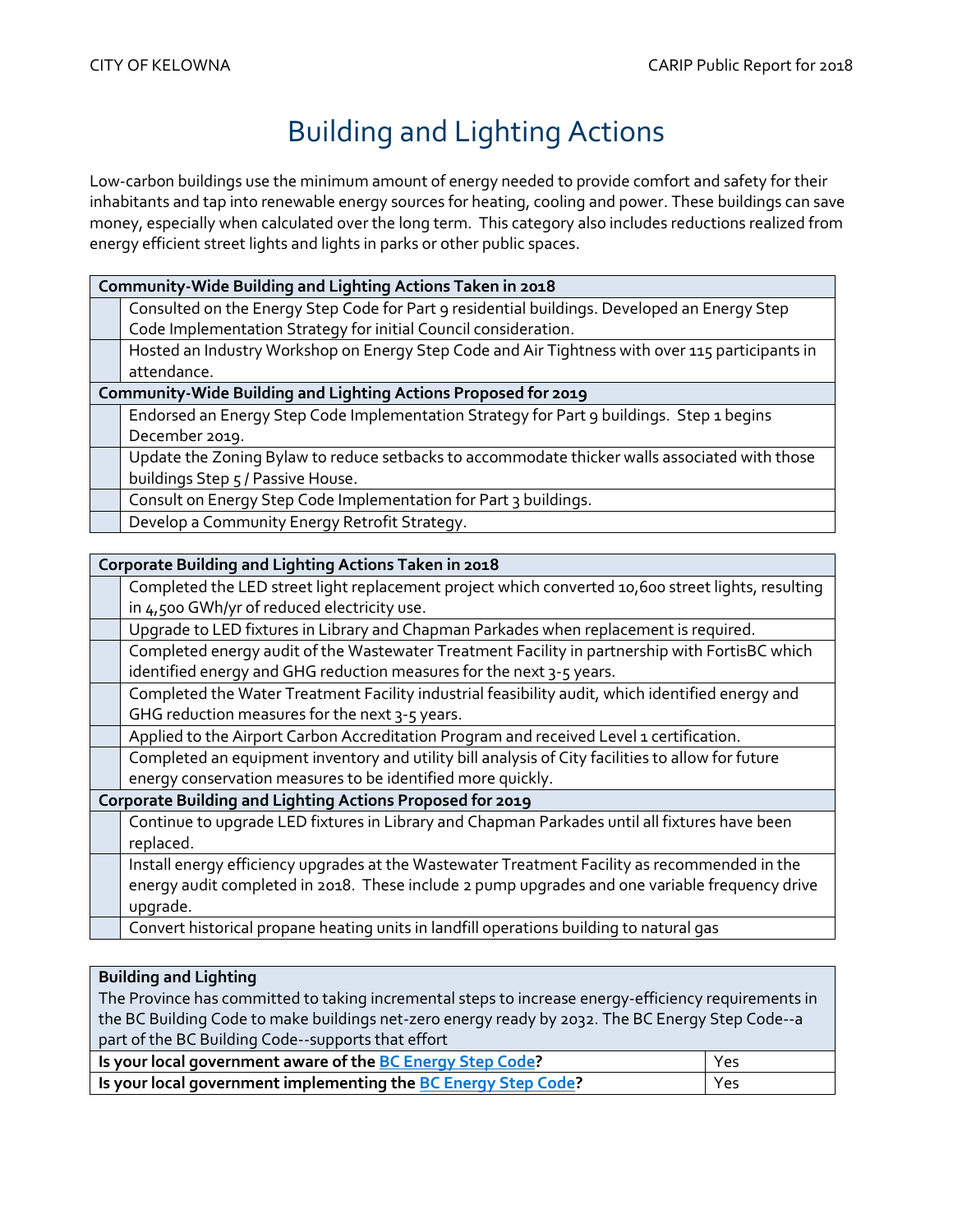## Energy Generation Actions

<span id="page-5-0"></span>A transition to renewable or low-emission energy sources for heating, cooling and power supports large, longterm GHG emissions reductions. Renewable energy including waste heat recovery (e.g. from biogas and biomass), geo-exchange, micro hydroelectric, solar thermal and solar photovoltaic, heat pumps, tidal, wave, and wind energy can be implemented at different scales, e.g. in individual homes, or integrated across neighbourhoods through district energy or co-generation systems.

### **Community-Wide Energy Generation Actions Taken in 2018**

Fully commissioned the FortisBC Biogas plant diverting 48 per cent of the landfill gas captured to beneficial re-use.

#### **Corporate Energy Generation Actions Taken in 2018**

Initiated staged approach to leachate recirculation to increase landfill gas production.

#### **Corporate Energy Generation Actions Proposed for 2019**

Hire a co-op student to increase leachate recirculation program.

Investigate automation for leachate re-circulation.

### **Energy Generation**

| <b>LIIGIYY OCHULGUUH</b>                                                                           |           |
|----------------------------------------------------------------------------------------------------|-----------|
| Is your local government developing, or constructing a                                             |           |
| district energy system                                                                             | <b>No</b> |
| renewable energy system<br>٠                                                                       | <b>No</b> |
| Is your local government operating a                                                               |           |
| district energy system                                                                             | <b>No</b> |
| renewable energy system (Note: the City works in partnership with FortisBC to provide<br>$\bullet$ | <b>No</b> |
| landfill gas while FortisBC operates the renewable energy system).                                 |           |
| Is your local government connected to a district energy system that is operated by another         |           |
| energy provider?                                                                                   |           |
| Are you familiar with the 2018 List of Funding Opportunities for Clean Energy Projects Led by      |           |
| <b>First Nations and Local Governments?</b>                                                        |           |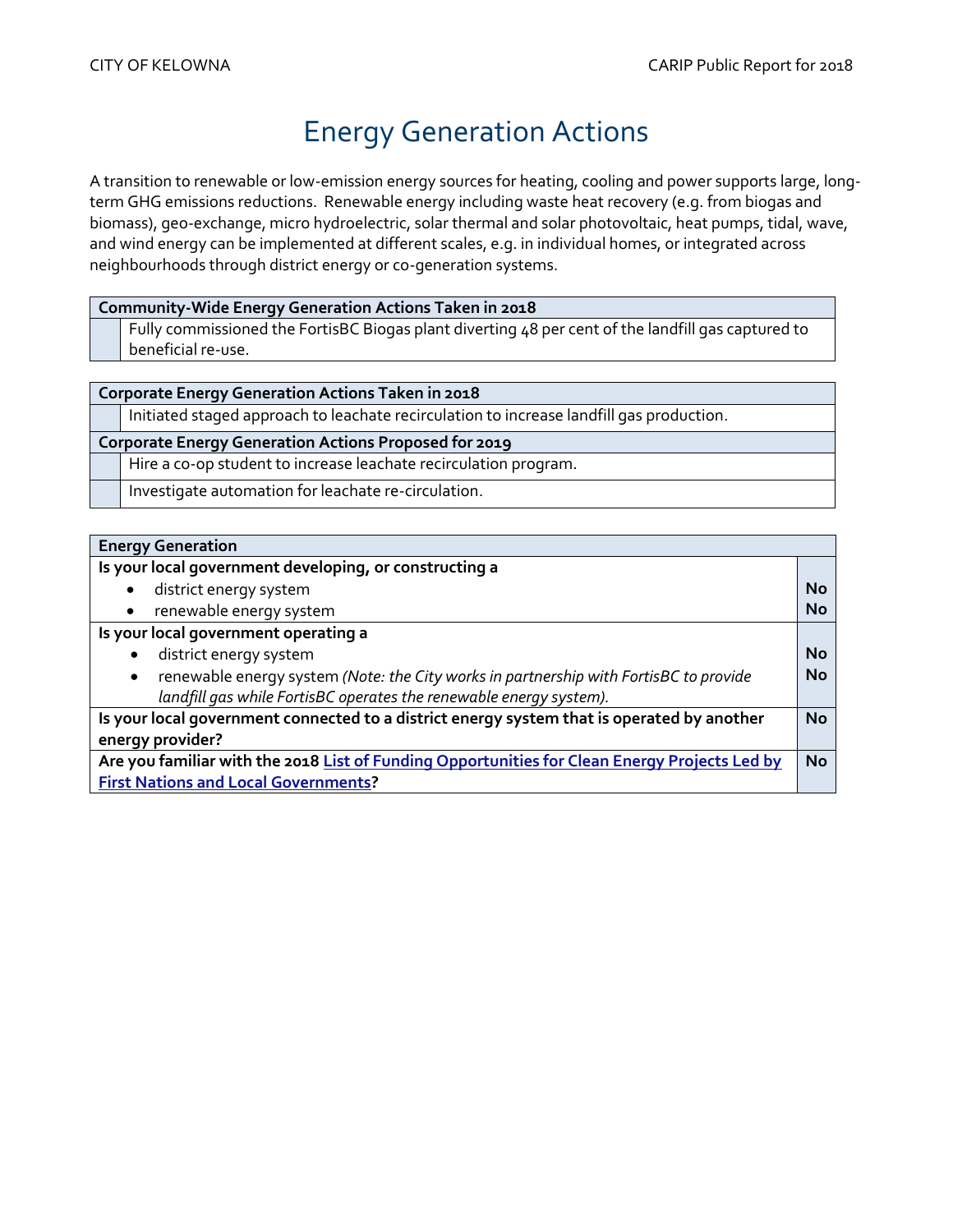## Greenspace / Natural Resource Protection Actions

<span id="page-6-0"></span>Greenspace/Natural Resource Protection refers to the creation of parks and greenways, boulevards, community forests, urban agriculture, riparian areas, gardens, recreation/school sites, and other green spaces, such as remediated brownfield/contaminated sites as well as the protection of wetlands, waterways and other naturally occurring features.

| Community-Wide Greenspace Actions Taken in 2018                                                             |  |
|-------------------------------------------------------------------------------------------------------------|--|
| Protected 64,128 m <sup>2</sup> of riparian areas through No Disturb Covenants or Parks dedications through |  |
| the City's development process.                                                                             |  |
| Landscaped 10,946m <sup>2</sup> to restore/enhance riparian area through City's development process.        |  |
| Acquired or purchased 15.6 ha for park and natural greenspace protection                                    |  |
| Removed structures to create park space at Bluebird Beach and 1896 Marshall Street.                         |  |
| Participated in the Mission Creek Restoration Initiative Strategy preplanning                               |  |
| Enhanced and stabilized 100 linear meters along Okanagan Lake at Strathcona Waterfront                      |  |
| Stabilization and Riparian Enhancement Project.                                                             |  |
| Sold 500 trees through Neighbourwoods for planting on private property                                      |  |
| Community-Wide Greenspace Actions Proposed for 2019                                                         |  |
| Acquire or purchase approximately 4.3 ha for park and natural greenspace protection                         |  |
| (Mountainside Park, Mission Creek/Dewdney Creek Natural Area)                                               |  |
| Remove structures to create park space at Hobson Park.                                                      |  |
| Sold 600 trees through NeighbourWoods for planting on private property. An additional 70 trees              |  |
| were provided free of charge to residents along Mill Creek who had been impacted by the Mill                |  |
| Creek Flood Mitigation Work in 2018.                                                                        |  |
|                                                                                                             |  |

| Corporate Greenspace Actions Taken in 2018 + Additional Actions                                |  |
|------------------------------------------------------------------------------------------------|--|
| Planted 300 street trees (4-5 cm caliper)                                                      |  |
| Corporate Greenspace Actions Proposed for 2019                                                 |  |
| Plant 400 street trees (4-5 cm caliper) and 5,000 tree seedlings                               |  |
| Plant 100 trees along Mill Creek as part of Mill Creek Tree Planting Program                   |  |
| Develop Wetland Management Plans for 4 wetlands (Chichester, Maude Roxby, Munson Pond and      |  |
| Thomson Wetland) in conjunction with Central Okanagan Land Trust and Okanagan Basin Water      |  |
| Board.                                                                                         |  |
| Conduct a wetland / stormwater detention pond assessment, which will include water quality and |  |
| sediment testing to make recommendations on design and structure improvements to enhance       |  |
| riparian and natural habitat.                                                                  |  |

| Greenspace                                                                                       |     |
|--------------------------------------------------------------------------------------------------|-----|
| Does your local government have urban forest policies, plans or programs?                        | Yes |
| Does your local government have policies, plans or programs to support local food<br>production? | Yes |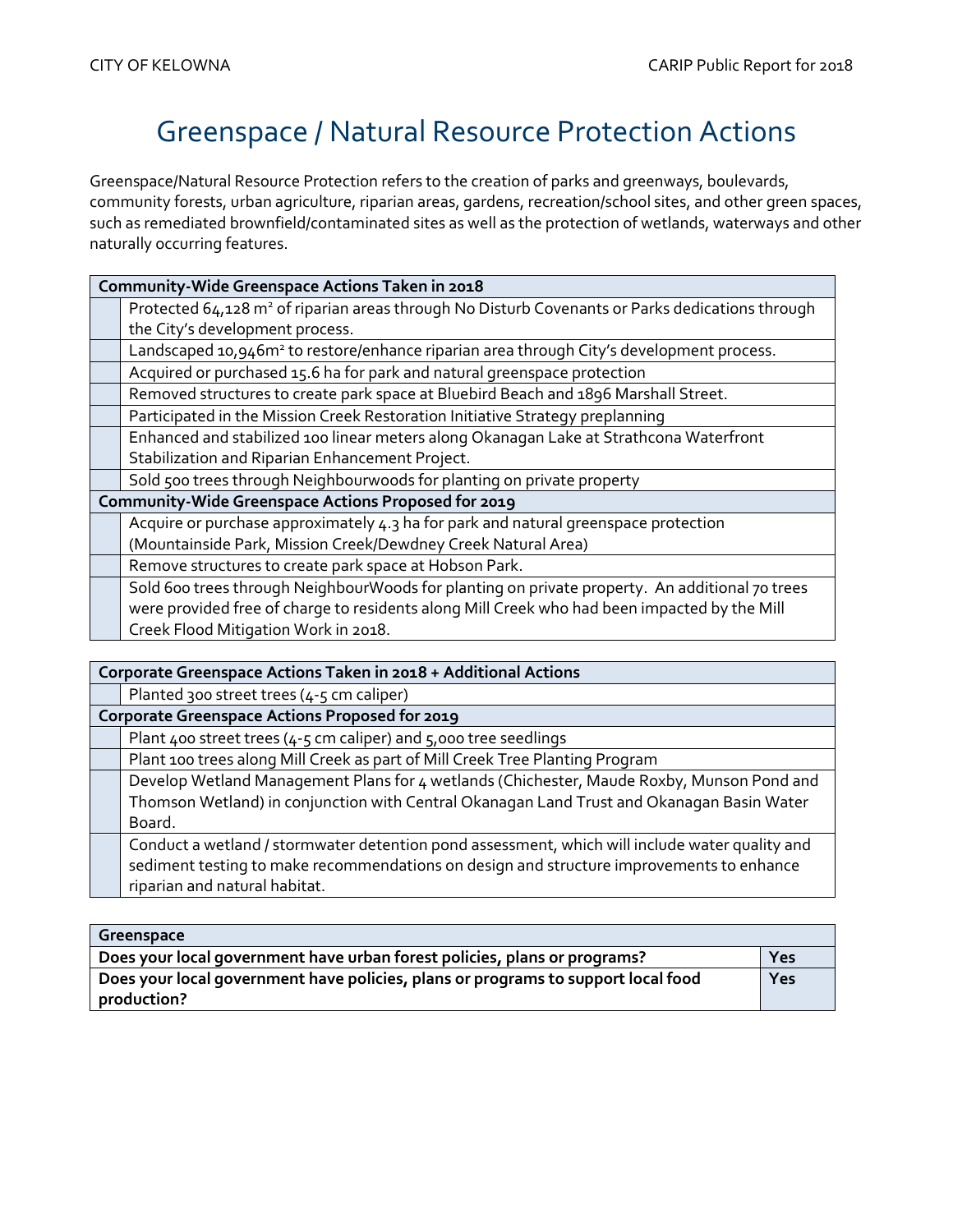## Solid Waste Actions

<span id="page-7-0"></span>Reducing, reusing, recycling, recovering and managing the disposal of the residual solid waste minimizes environmental impacts and supports sustainable environmental management, greenhouse gas reductions, and improved air and water quality.

|                                                      | Community-Wide Solid Waste Actions Taken in 2018                                              |  |
|------------------------------------------------------|-----------------------------------------------------------------------------------------------|--|
|                                                      | Sold 300 composters to reduce organics ending up in the landfill.                             |  |
|                                                      | Hosted 2 repair cafes and 2 trunk sales to encourage reuse.                                   |  |
|                                                      | Continued commercial and residential waste monitoring to ensure mandatory recyclables are not |  |
|                                                      | ending up in the landfill.                                                                    |  |
|                                                      | Continued curbside recycling education through cart inspection program, illegal dump site     |  |
|                                                      | monitoring, education and clean up.                                                           |  |
| Community-Wide Solid Waste Actions Proposed for 2019 |                                                                                               |  |
|                                                      | Sold 350 composters.                                                                          |  |
|                                                      | Host 4 reuse events.                                                                          |  |
|                                                      | Increase recycling education to reduce contamination.                                         |  |
|                                                      | Review options for reduction of single use plastic.                                           |  |

Completed a Design, Operations and Closure Plan for the Landfill.

Purchased 1 hybrid compost screening plant.

Purchased new excavator that allows for increased efficiency in solid waste operations.

| <b>Solid Waste</b>                                                                        |     |
|-------------------------------------------------------------------------------------------|-----|
| Does your local government have construction and demolition waste reduction policies,     | Yes |
| plans or programs?                                                                        |     |
| Does your local government have organics reduction/diversion policies, plans or           |     |
| programs? (Biweekly yard waste pick up and annual composter sales to divert organics from |     |
| the waste stream).                                                                        |     |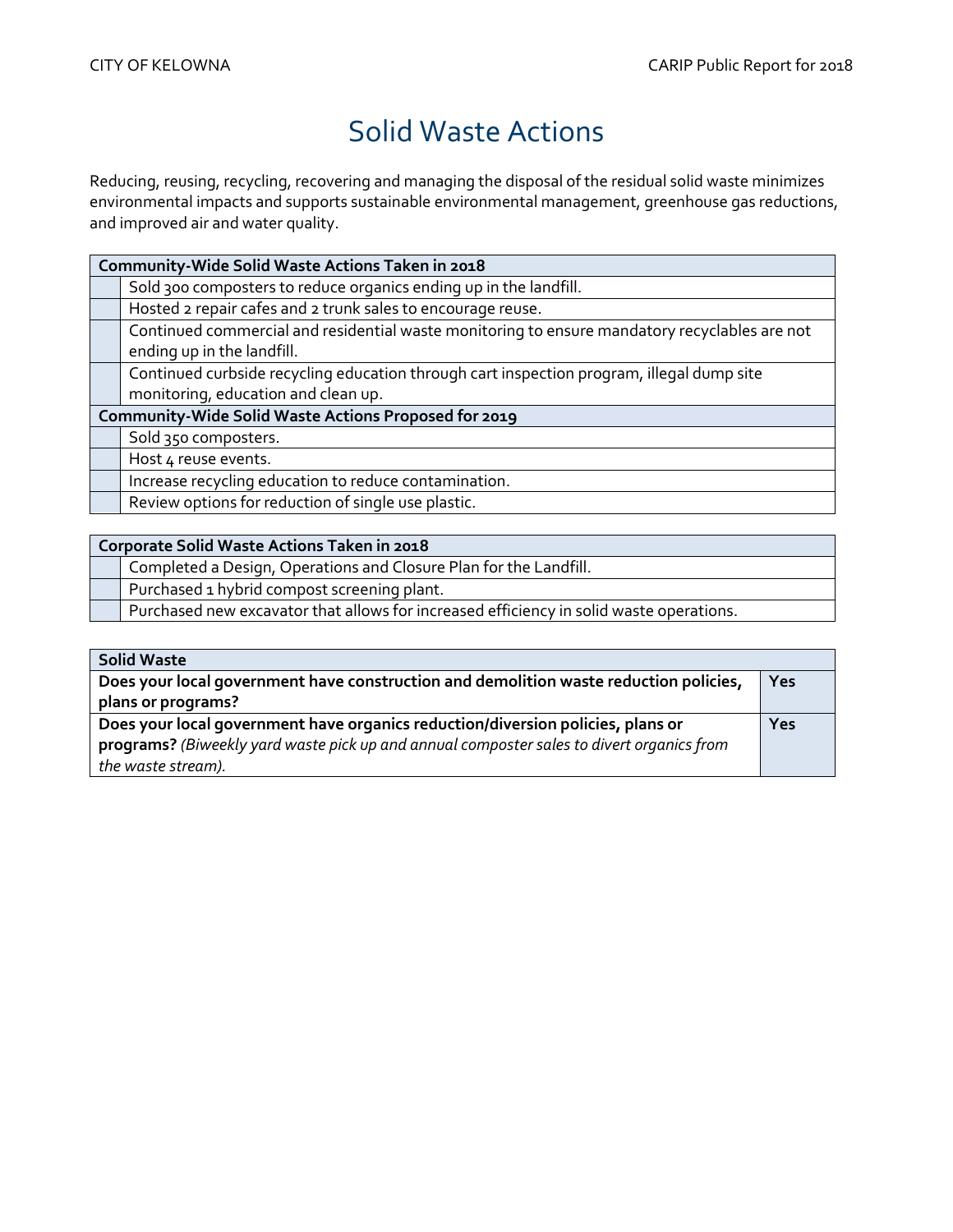## Transportation Actions

<span id="page-8-0"></span>Transportation actions that increase transportation system efficiency emphasize the movement of people and goods, and give priority to more efficient modes, e.g. walking, cycling and public transit, can contribute to reductions in GHG emissions and more livable communities.

| Community-Wide Transportation Actions Taken in 2018                                                   |
|-------------------------------------------------------------------------------------------------------|
| Expanded the active transportation network by:                                                        |
| 5.7 km of buffered bike lanes (Lakeshore, Richter, Cooper)                                            |
| 12.5 km of multi-use path (John Hindle Drive and Okanagan Rail Trail (Manhatten to                    |
| Airport))                                                                                             |
|                                                                                                       |
| o.8 km of sidewalk (portions of Pandosy, Banks, Gordon, Hollywood)                                    |
| 3.0 km of bike lanes (Bernard (Ethel to Lakeview) and Ellis (Bernard to Gaston))                      |
| Expanded active transportation supportive infrastructure including:                                   |
| 6 pedestrian flashers                                                                                 |
| 3 half-signals                                                                                        |
| 1 new traffic signal                                                                                  |
| 1 smart right safety improvement<br>$\bullet$                                                         |
| Piloted a dockless bikeshare in partnership with a private company which saw 33,000 trips in the      |
| first 3 months.                                                                                       |
| Implemented 'NextRide' automatic vehicle locator (AVL) system for Transit system wide with a          |
| real-time mobile schedule app in partnership with BC Transit.                                         |
| Began outfitting 40 conventional transit buses with Transit Signal Priority radio equipment (to be    |
| completed in 2019)                                                                                    |
| Restructured transit service to:                                                                      |
| add a new route linking downtown to UBCO campus via Glenmore                                          |
| introduce bus service to University Heights student housing development                               |
| improve service reliability on major routes adding total of 5,000 service hours.                      |
| Upgraded 4 transit stops to improve accessibility, capacity, safety and comfort.                      |
| Supported Clean Air and Safe Routes 4 School in 4 schools in Kelowna to increase active               |
| transportation (Pearson, Raymer, Belgo and South Kelowna Elementary).                                 |
| Hosted Bike to Work Week and Bike to School Week in conjunction with regional partners.               |
| Hosted Bike Rodeos at various schools throughout the region.                                          |
| Cost shared bike rack program that is delivered to businesses and residential properties to retrofit  |
| existing areas with higher bike storage pressure than when initially constructed.                     |
| Increased network of automated bike and pedestrian counters by 10 per cent.                           |
| Managed bike lockers in various locations around town.                                                |
| Constructed 12 new transit stops/platforms including one busy bay and one major transit station.      |
| Finalized Transit Future Action Plan identifying priority transit expansion projects region wide over |
| the next 5 years.                                                                                     |
| Community-Wide Transportation Actions Proposed for 2019                                               |
| Expand the active transportation network by:                                                          |
| 1.6 km of new sidewalk (various locations)                                                            |
| 6.0 km of new bike lanes (Ellis, Bernard, Union, Banks, Doyle)                                        |
| 11.7 km of buffered bike lanes (various locations)                                                    |
| 2.6 km of cycle tracks (Ethel and Sutherland)                                                         |
| Expand active transportation supportive infrastructure:                                               |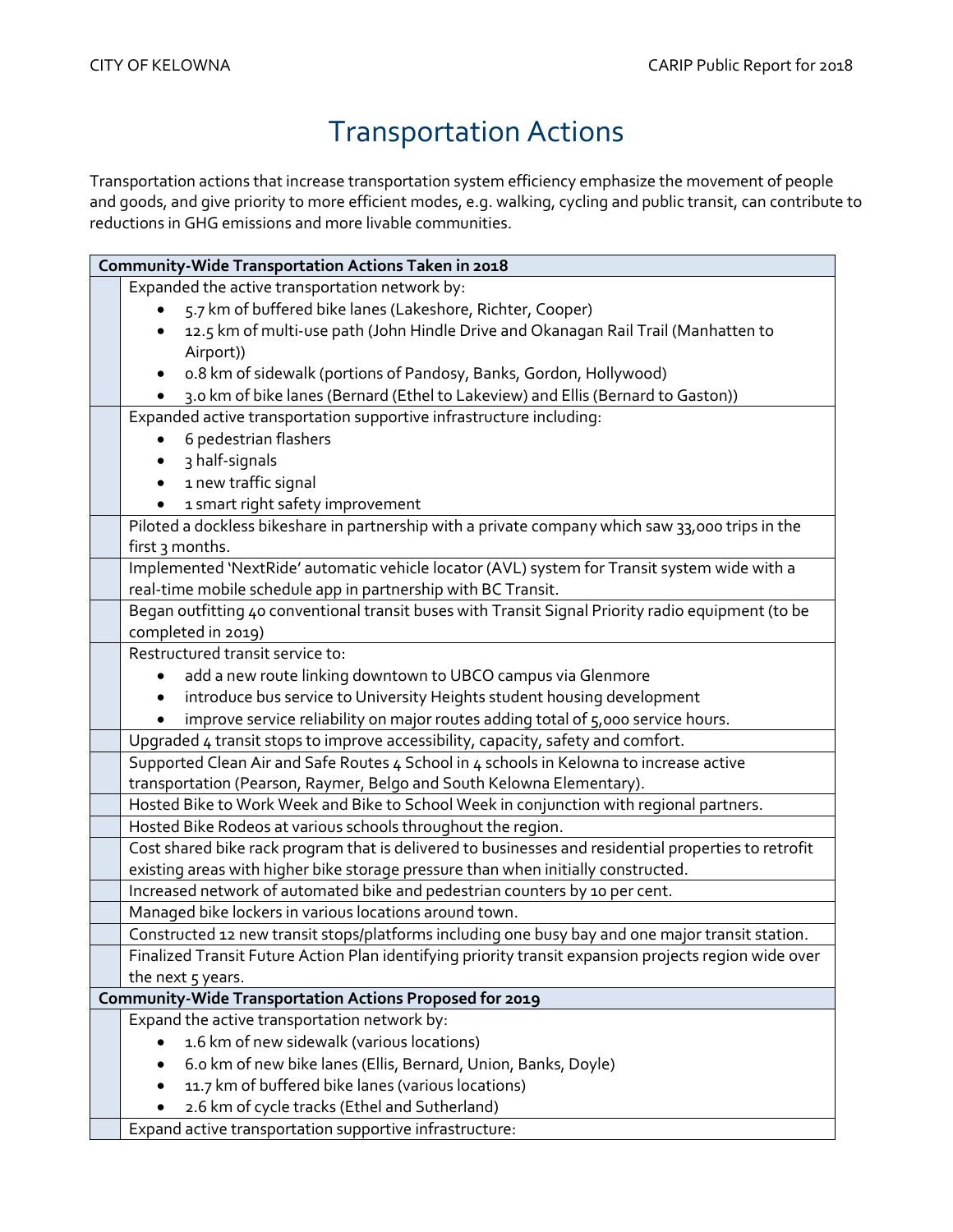| 5 pedestrian crosswalk safety improvements<br>$\bullet$                                              |
|------------------------------------------------------------------------------------------------------|
| 1 new pedestrian flasher                                                                             |
| Collect baseline data for South Kelowna Elementary School and analyze data to update School          |
| Travel Plans for Raymer and Pearson Elementary.                                                      |
| Host Bike to Work Week and Bike to School week in conjunction with regional partners.                |
| Host Bike Rodeos will be held at various schools around the region.                                  |
| Continue cost shared bike rack program.                                                              |
| Increase the network of automated bike and pedestrian counters by 20 per cent by tying into          |
| various ongoing infrastructure projects.                                                             |
| Continue to manage bike lockers in various locations around town.                                    |
| Allow different vehicles and multiple operators as part of the bikeshare fleet to extend bikeshare   |
| options and expand the service area served by private firms.                                         |
| Complete Regional Transit Service Guidelines (including network design quidelines, service           |
| standards and performance guidelines) which facilitate service planning decisions and measure        |
| how well the transit system is progressing toward achieving its goals.                               |
| Invest in 1,800 new transit service hours in the system, focused on Route 8 mid-day and Sunday       |
| service expansion to meet unprecedented service demand in these off-peak periods.                    |
| Initiate study and design exercise for major transit capital projects in partnership with BC Transit |
| including: transit operating centre, Orchard Park Exchange, Mission Recreation Exchange, Rutland     |
| Exchange and mobility hub, Park and Ride mobility hub, YLW transit infrastructure and service        |
| design review.                                                                                       |
| Upgrade accessibility and amenity infrastructure at 6 transit stops.                                 |
| Develop a transit training program targeting seniors and high-school aged youth in partnership       |
| with BC Transit.                                                                                     |
| Develop a strategy and materials to support a successful U-Pass campaign for Okanagan College in     |
| Kelowna and a strategy to support a successful UBCO U-Pass referendum for a pending 2020 fare        |
| increase.                                                                                            |
| Complete Transit Signal Priority bus equipment expansion program. Complete transit signal            |
| review and transit signal priority optimization on two corridors support major frequent transit      |
| routes (Cadder/Springfield Rd and Gordon Drive).                                                     |
| Develop bylaw and policy amendments as recommended in the Downtown Parking Plan to                   |
| encourage expansion of car sharing.                                                                  |
|                                                                                                      |
| Cornorate Transportation Actions Taken in 2018                                                       |

| Corporate Transportation Actions Taken in 2018 |                                                                                    |  |
|------------------------------------------------|------------------------------------------------------------------------------------|--|
|                                                | Continued use of bio-diesel in fleet.                                              |  |
|                                                | Continued use of GPS for route planning.                                           |  |
|                                                | Purchased 2 battery electric cars and one electric utility vehicle.                |  |
|                                                | Purchased 1 portable asphalt recycler.                                             |  |
|                                                | Revamped vehicle oil change schedules to reduce oil use.                           |  |
|                                                | Corporate Transportation - Actions Proposed for 2019                               |  |
|                                                | Utilize CNG vehicles for new curbside collection contract commencing October 2019. |  |
|                                                | Continue to use bio-diesel in fleet.                                               |  |
|                                                | Continue to use GPS for route planning.                                            |  |
|                                                | Investigate the use of R100 renewable diesel fuel for fleet.                       |  |
|                                                | Investigate the purchase of a hybrid landfill bull dozer.                          |  |
|                                                | Purchase 1 utility battery electric vehicle.                                       |  |
|                                                | Recycle used shop oil rags.                                                        |  |
|                                                | Replace end of life pick up used at Landfill with an electric pick up.             |  |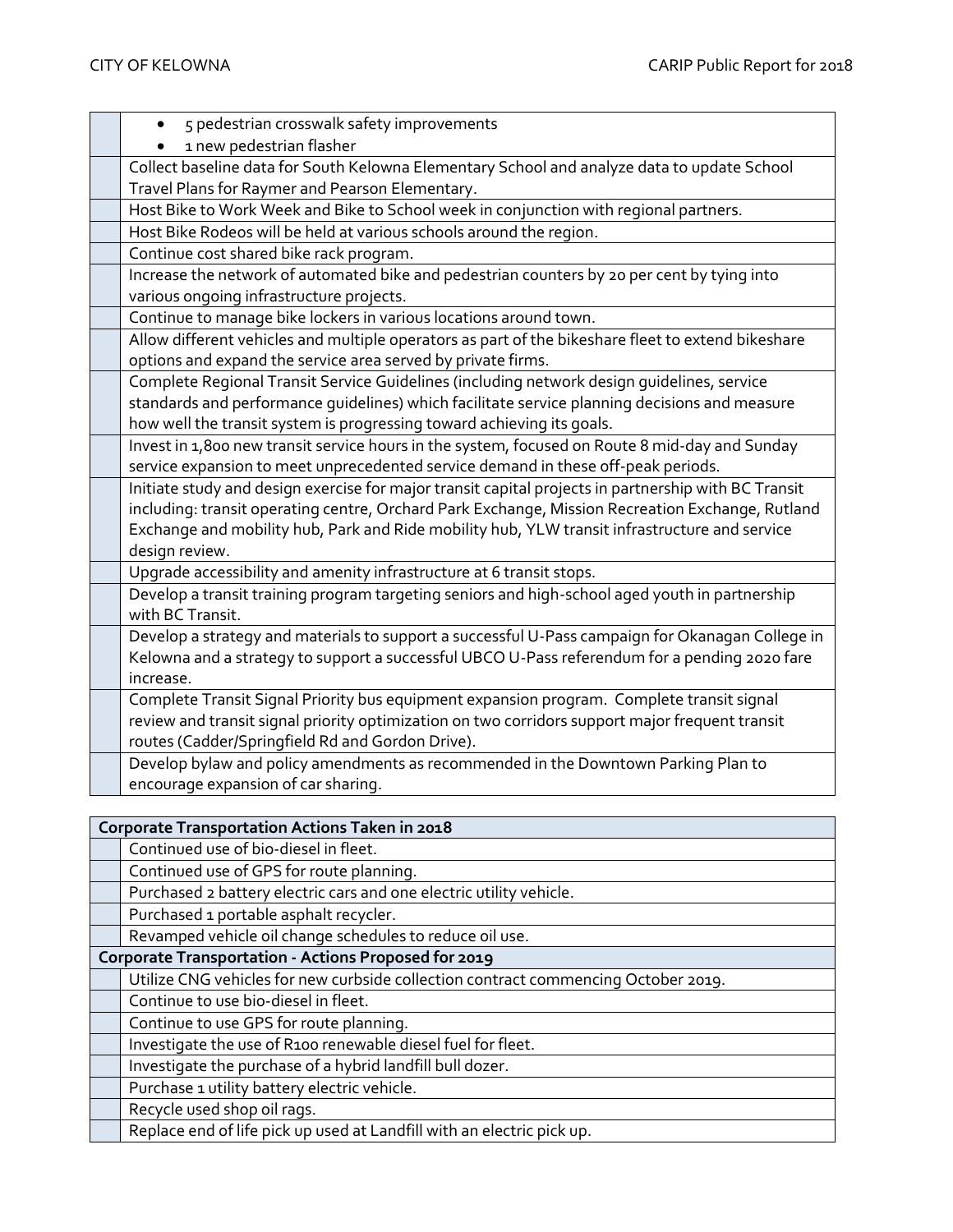<span id="page-10-0"></span>

| Transportation                                                                            |     |  |
|-------------------------------------------------------------------------------------------|-----|--|
| Does your local government have policies, plans or programs to support:                   |     |  |
| Walking                                                                                   | Yes |  |
| Cycling                                                                                   | Yes |  |
| <b>Transit Use</b><br>$\bullet$                                                           | Yes |  |
| Electric Vehicle Use                                                                      | Yes |  |
| Does your local government have a Transportation Demand Management (TDM)                  |     |  |
| strategy (e.g. to reduce single-vehicle occupancy trips, increase travel options, provide |     |  |
| incentives to encourage individuals to modify travel behaviour)?                          |     |  |
| Does your local government integrate its transportation and land use planning?            |     |  |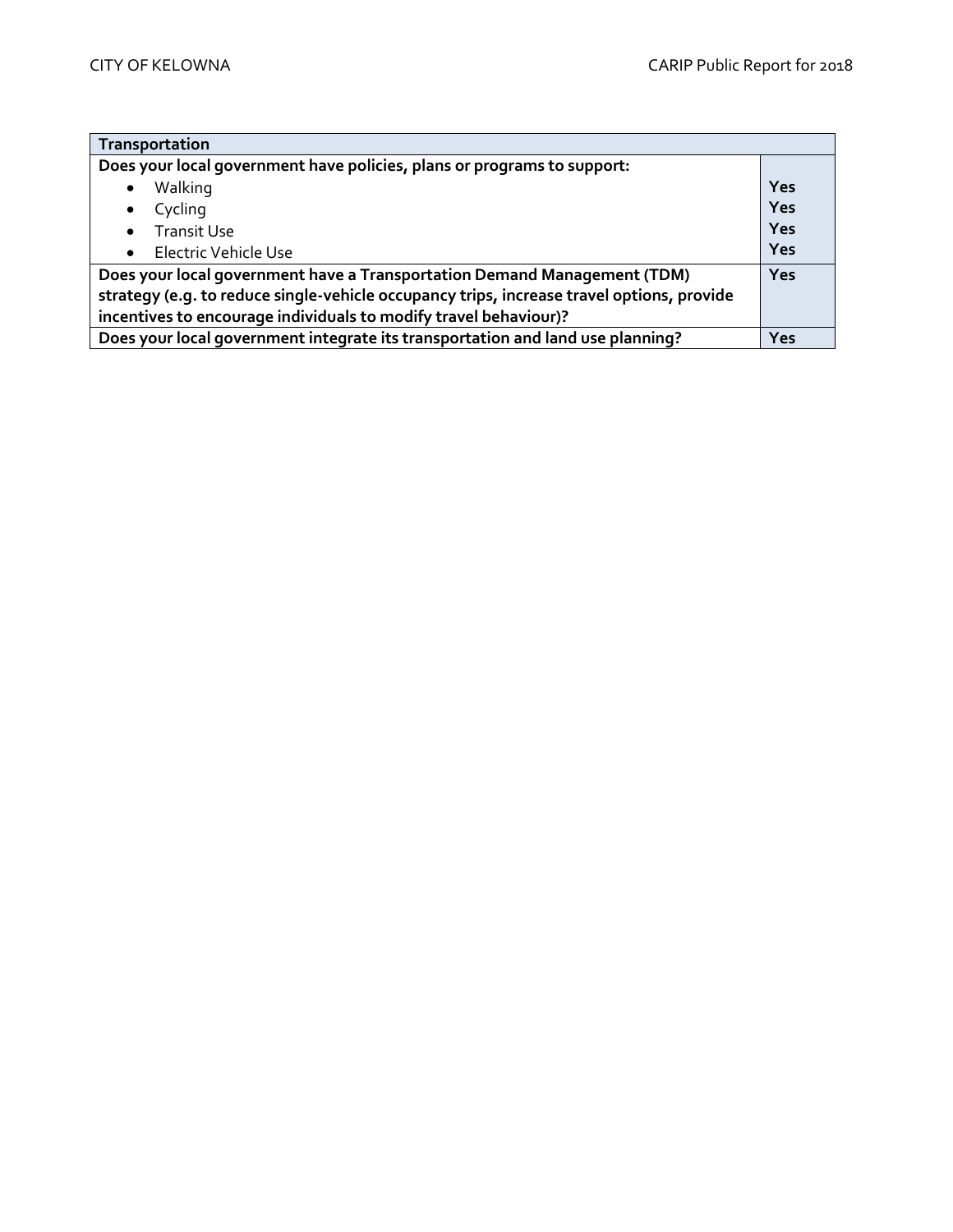## Water and Wastewater Actions

Managing and reducing water consumption and wastewater is an important aspect of developing a sustainable built environment that supports healthy communities, protects ecological integrity, and reduces GHG emissions.

| Community-Wide Water and Wastewater Actions Taken in 2018                                           |  |  |
|-----------------------------------------------------------------------------------------------------|--|--|
| Regional Waste Reduction Office partnered with Okanagan Basin Water Board to sell 150 rain          |  |  |
| barrels during the annual composter sale.                                                           |  |  |
| Introduced a new City endorsed Qualified Water Efficient Landscape (QWEL) certification program     |  |  |
| that educates and trains professionals on efficient irrigation practices and climate appropriate    |  |  |
| landscape material choices.                                                                         |  |  |
| Offered an irrigation system controller rebate for residents to switch to a water efficient,        |  |  |
| programmable option.                                                                                |  |  |
| Offered water conservation presentations to the public through the summer months.                   |  |  |
| Community-Wide Water and Wastewater Actions Proposed for 2019                                       |  |  |
| Regional Waste Reduction Office partnered with Okanagan Basin Water Board to sell 200 rain          |  |  |
| barrels during the annual composter sale.                                                           |  |  |
| Offer a landscape retro-fit rebate to replace high water consumptive landscape material for water   |  |  |
| efficient / xeriscape options that utilize QWEL certified landscapers.                              |  |  |
| Develop an on-line water budget calculator for residents to help design water efficient landscapes. |  |  |
| Develop a drought response plan.                                                                    |  |  |
| Initiate a Kelowna Area Based Water Management Plan in partnership with RDCO and OBWB.              |  |  |
| Introduced a biodegradable collection cup to help residents reduce oil and grease from being        |  |  |
| deposited into our sewer collection system and ultimately into our environment.                     |  |  |
|                                                                                                     |  |  |

| <b>Water Conservation</b>                                                       |            |
|---------------------------------------------------------------------------------|------------|
| Does your local government have water conservation policies, plans or programs? | <b>Yes</b> |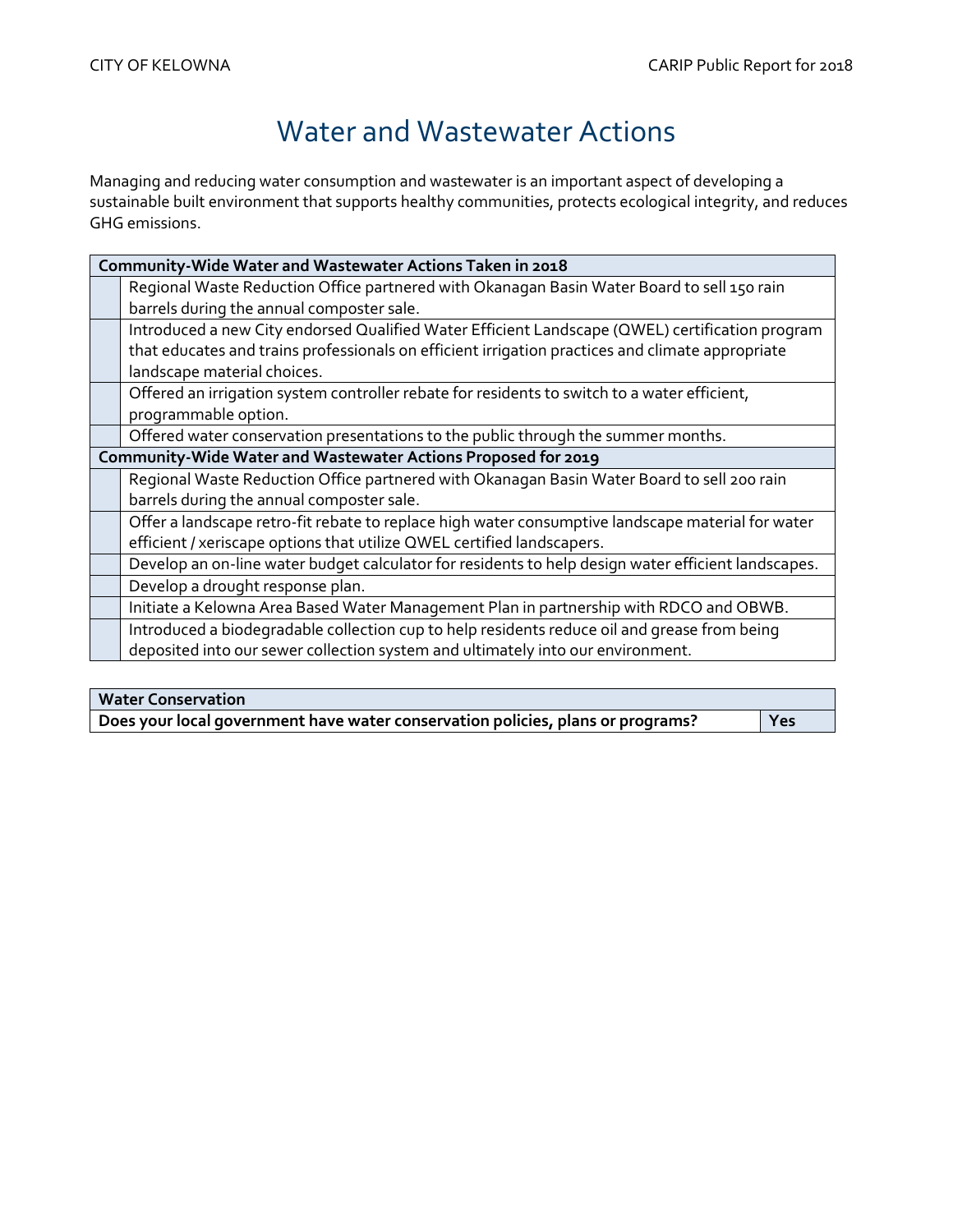# Climate Change Adaptation Actions

<span id="page-12-0"></span>This section of the CARIP survey is designed to collect information related to the types of climate impacts local governments are experiencing and how they are being addressed.

| Please identify the THREE climate impacts that are most relevant to your Local Government.     |           |  |
|------------------------------------------------------------------------------------------------|-----------|--|
| Warmer winter temperatures reducing snowpack<br>$\bullet$                                      |           |  |
| Changes to temperature and precipitation causing seasonal drought<br>$\bullet$                 | ✓         |  |
| Heatwaves impacting population health<br>$\bullet$                                             |           |  |
| Increased temperatures increasing wildfire activity<br>$\bullet$                               |           |  |
| Increased temperatures affecting air quality<br>$\bullet$                                      |           |  |
| Changing temperatures influencing species migration and ecosystem shifts<br>$\bullet$          |           |  |
| Changing temperatures influencing ecosystem shifts<br>$\bullet$                                | ✓         |  |
| Extreme weather events contributing to urban and overland flooding<br>$\bullet$                |           |  |
| Sea level rise and storms causing coastal flooding and/or erosion<br>$\bullet$                 |           |  |
|                                                                                                |           |  |
| Other (please specify): Most of the above has or could impact Kelowna.                         |           |  |
| In 2018 has your local government addressed the impacts of a changing climate using any of the |           |  |
| following?                                                                                     |           |  |
| Risk and Vulnerability Assessments                                                             | Yes       |  |
| <b>Risk Reduction Strategies</b>                                                               |           |  |
| <b>Emergency Response Planning</b>                                                             |           |  |
| Asset Management                                                                               |           |  |
| Natural/Eco Asset Management Strategies                                                        |           |  |
| Infrastructure Upgrades                                                                        |           |  |
| <b>Beach Nourishment Projects</b>                                                              | Yes       |  |
| <b>Economic Diversification Initiatives</b>                                                    | <b>No</b> |  |
| <b>Strategic and Financial Planning</b>                                                        | Yes       |  |
| <b>Cross-Department Working Groups</b>                                                         | Yes       |  |
| <b>Official Community Plan Policy Changes</b>                                                  | <b>No</b> |  |
| Changes to Zoning and other Bylaws and Regulations                                             |           |  |
| Incentives for Property Owners (e.g. reducing storm water run-off)                             | <b>No</b> |  |
| <b>Public Education and Awareness</b>                                                          | Yes       |  |
| Research                                                                                       | Yes       |  |
| Mapping                                                                                        | Yes       |  |
| Partnerships                                                                                   | Yes       |  |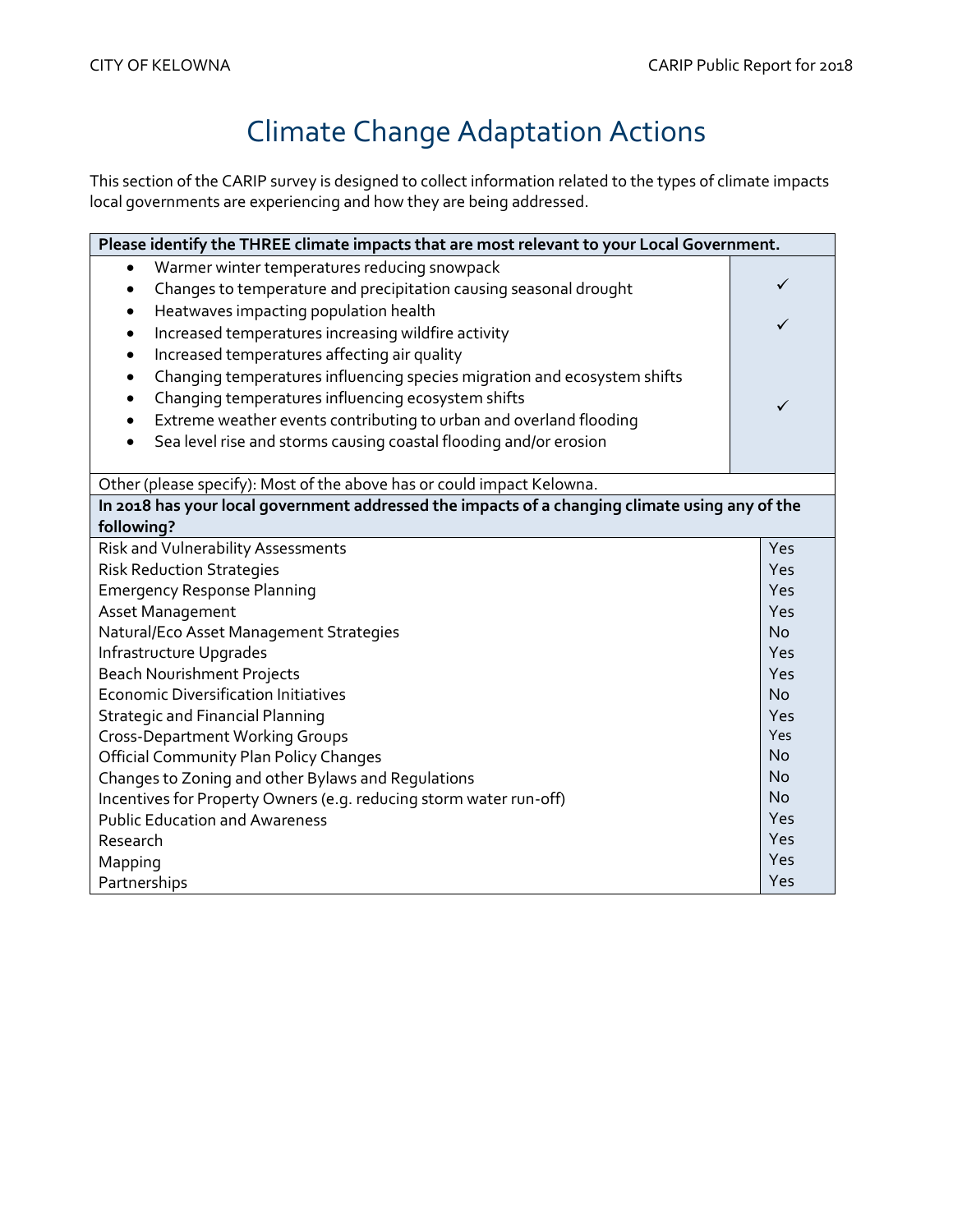| Climate Change Adaptation Actions Taken in 2018                                                         |
|---------------------------------------------------------------------------------------------------------|
| Please elaborate on key actions and/or partnerships your local government has engaged in to prepare     |
| for, and adapt to a changing climate. Add links to key documents and information where appropriate.     |
| Committed to completing a Source Water Protection Plan (SWPP).                                          |
| Updated Community Wildfire Protection Plan                                                              |
| Completed Mill Creek Flood Mitigation including tree removal and dredging to increase channel           |
| capacity for flood flows.                                                                               |
| Updated Landfill Surface Water Management Plan to include a review of climate change impacts to         |
| the site.                                                                                               |
| Completed risk and vulnerability assessments of waterfront parks including Manhattan Beach,             |
| Manhattan Point, Sutherland Beach, Kinsmen Park, City Park, Kerry Park, Sarsons Beach, Paddle           |
| Centre, Maude Roxby Marsh.                                                                              |
| Completed 115m <sup>3</sup> beach nourishment project (placing additional sand on Rotary Beach from the |
| Cook Road Boat Launch to mitigate beach erosion) and includes a monitoring program.                     |
| Designed arch culvert to accommodate flood and debris at Spencer Road.                                  |
| Climate Change Adaptation Actions Proposed for 2019                                                     |
| Research and provide recommendations for effective adaptation policies for the Official                 |
| Community Plan Update.                                                                                  |
| Initiate the Mill Creek Major Off-Stream Storage Projects and Channel Conveyance project to             |
| reduce storm peak flow during major storm events.                                                       |
| Complete Source Water Protection Plan. Actions to be updated and re-evaluated on an ongoing             |
| basis.                                                                                                  |
| Propose water intake protection zone.                                                                   |
| Form a Technical Advisory Group with various agencies as part of the Source Water Protection            |
| Plan.                                                                                                   |
| Create a Southeast Landscape Level Wildfire Fuel Break. In conjunction with the City and Province,      |
| 1,000 hectares will be treated in this multi-year project valued at \$1.6 million and funded through    |
| Forest Enhancement Society BC.                                                                          |
| Study and initiate preliminary design for Surface Water Management Plan at the Landfill.                |
| Create a berm along Mill Creek at 1896 Marshall Street for flood protection.                            |
| Assess City Park lake wall for resilience and protection design.                                        |
| Initiate an Okanagan Lake Foreshore flood impact assessment, pending funding from Community             |
| <b>Emergency Preparedness Fund.</b>                                                                     |
| Installed Spencer Road Arch Culvert to accommodate flood and debris.                                    |
| For more information please contact                                                                     |
| Rod MacLean, 250 469-8876                                                                               |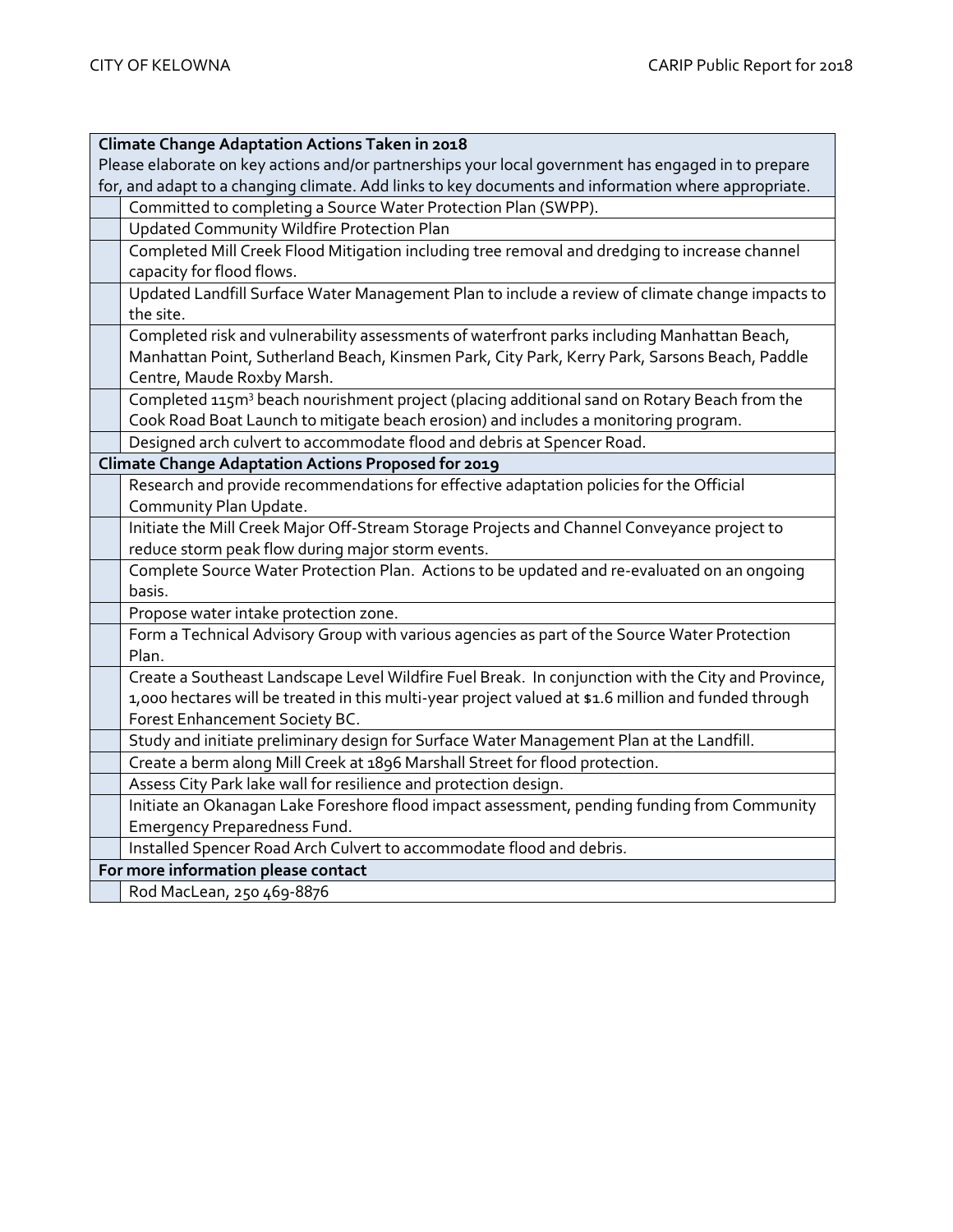| The following are key resources that may be helpful to your local government in identifying climate impacts, as well |              |  |
|----------------------------------------------------------------------------------------------------------------------|--------------|--|
| as, strategies, actions and funding to deal with them. For those resources that you have used, please indicate       |              |  |
| whether they were useful in advancing your work in climate change adaptation?                                        |              |  |
| <b>Indicators of Climate Change for British Columbia</b>                                                             | Haven't Used |  |
| <b>Plan2Adapt</b>                                                                                                    | Useful       |  |
| <b>Climate Projections for Metro Vancouver</b>                                                                       | Haven't Used |  |
| <b>Climate Projections for the Capital Region</b>                                                                    | Haven't Used |  |
| Climate Projections for the Cowichan Valley Regional District                                                        | Haven't Used |  |
| Province of BC's BC Adapts Video Series                                                                              | Haven't Used |  |
| Preparing for Climate Change: Implementation Guide for Local Governments                                             | Haven't Used |  |
| Public Infrastructure and Engineering Vulnerability Committee's (PIEVC)                                              | Haven't Used |  |
| <b>Sea Level Rise Adaptation Primer</b>                                                                              | Haven't Used |  |
| <b>BC Regional Adaptation Collaborative Webinars</b>                                                                 | Haven't Used |  |
| <b>Retooling for Climate Change</b>                                                                                  | Haven't Used |  |
| <b>Water Balance Model</b>                                                                                           | Haven't Used |  |
| <b>Water Conservation Calculator</b>                                                                                 | Haven't Used |  |
|                                                                                                                      |              |  |
| Funding:                                                                                                             |              |  |
| <b>National Disaster Mitigation Program (NDMP)</b>                                                                   | Useful       |  |
| <b>Community Emergency Preparedness Fund (CEPF)</b>                                                                  | Useful       |  |
| <b>Municipalities for Climate Innovation Program (MCIP)</b>                                                          | Haven't Used |  |
| <b>Climate Adaptation Partner Grants (FCM)</b>                                                                       | Haven't Used |  |
| <b>Infrastructure Planning Grants (MAH)</b>                                                                          | Useful       |  |
| <b>Federal Gas Tax Fund</b>                                                                                          | Useful       |  |
|                                                                                                                      |              |  |
| Other (please specify)                                                                                               | N/A          |  |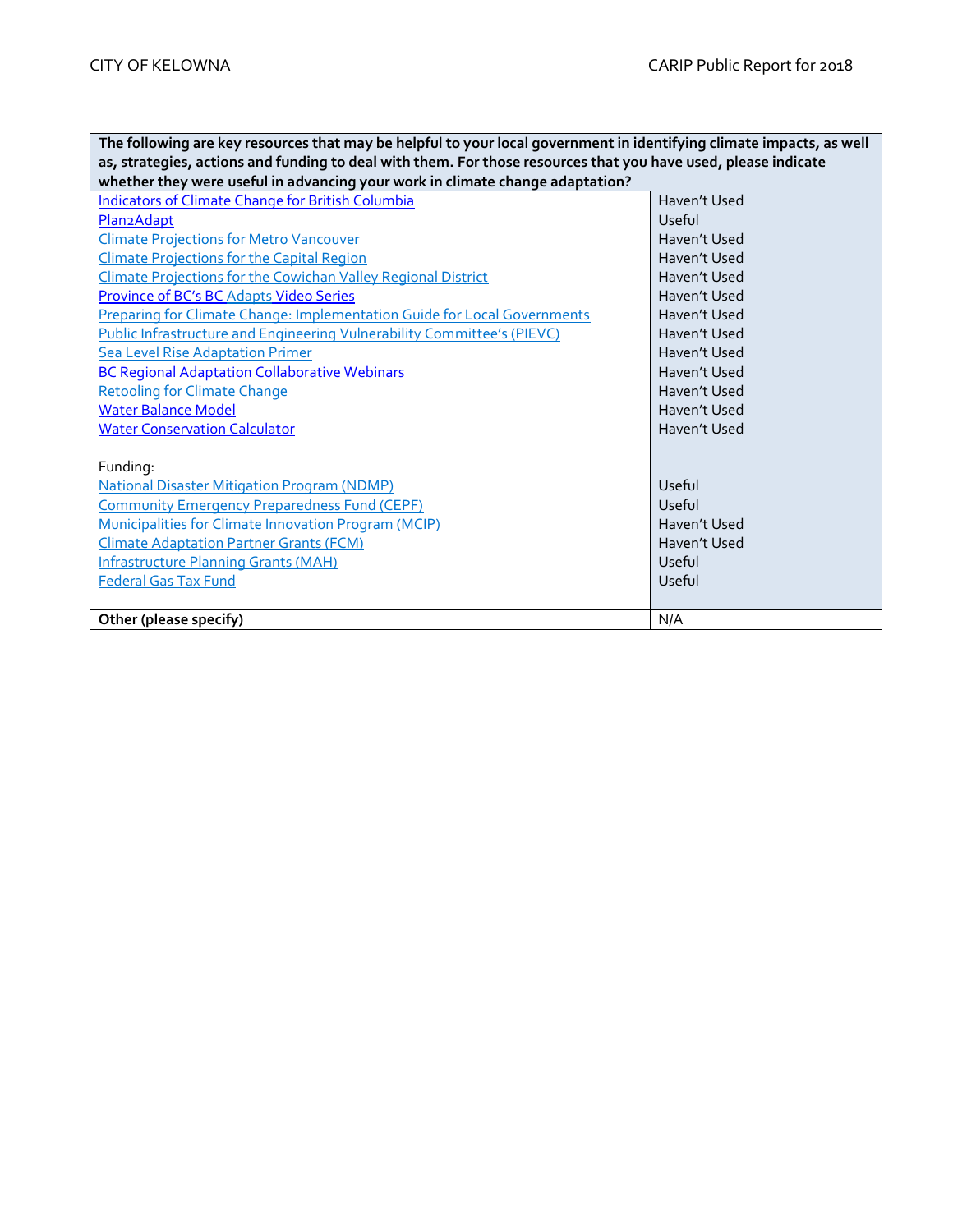## Other Climate Actions

<span id="page-15-0"></span>This section provides local governments the opportunity to report other climate actions that are not captured in the categories above.

| Community-Wide Other Actions Taken in 2018                                                           |  |  |
|------------------------------------------------------------------------------------------------------|--|--|
| Completed 13 exchanges and one wood heating workshop as part of the Woodstove Exchange               |  |  |
| Program                                                                                              |  |  |
| Chipped 7,237 cubic meters of wood from 20 orchards through the Agricultural Chipping Program.       |  |  |
| Granted 17 Mow/Chip It Rebates for fuel reduction clearing 72.7 acres. Residents estimate they spent |  |  |
| 1,516 hours cutting, dragging and making 103 piles of wood that ultimately were not burned.          |  |  |
| Reached more than 100,000 residents through social media to provide awareness on air quality         |  |  |
| programs, and the Air Quality Health Index during the wildfire season.                               |  |  |
| Avoided approximately 200 tonnes of particulate matter (PM10 and PM2.5), 406 tonnes of carbon        |  |  |
| monoxide and 35 tonnes of volatile organic compounds that were not released into the air in 2018,    |  |  |
| through air quality and TDM programs                                                                 |  |  |
| Community-Wide Other Actions Proposed for 2019                                                       |  |  |
| Offer up to 73 exchange rebates through the Woodstove Exchange Program.                              |  |  |
| Registered 43 properties for the Free Agricultural Chipping Program.                                 |  |  |
| Continue to offer Mow/Chip it rebates.                                                               |  |  |
| Continue outreach through social media for awareness on open burning, idling, dust, and rebates and  |  |  |
| programs available.                                                                                  |  |  |
| Present a regional anti-idling control bylaw and updates to Smoke Control Bylaw No. 773 to the       |  |  |
| Regional District Central Okanagan board for consideration, followed by public engagement.           |  |  |
|                                                                                                      |  |  |
| $0$ ther                                                                                             |  |  |

| VUIEL                                                                             |           |
|-----------------------------------------------------------------------------------|-----------|
| Are you familiar with the Community Lifecycle Infrastructure Costing Tool (CLIC)? |           |
|                                                                                   |           |
| Is your local government using the CLIC tool?                                     | <b>No</b> |
|                                                                                   |           |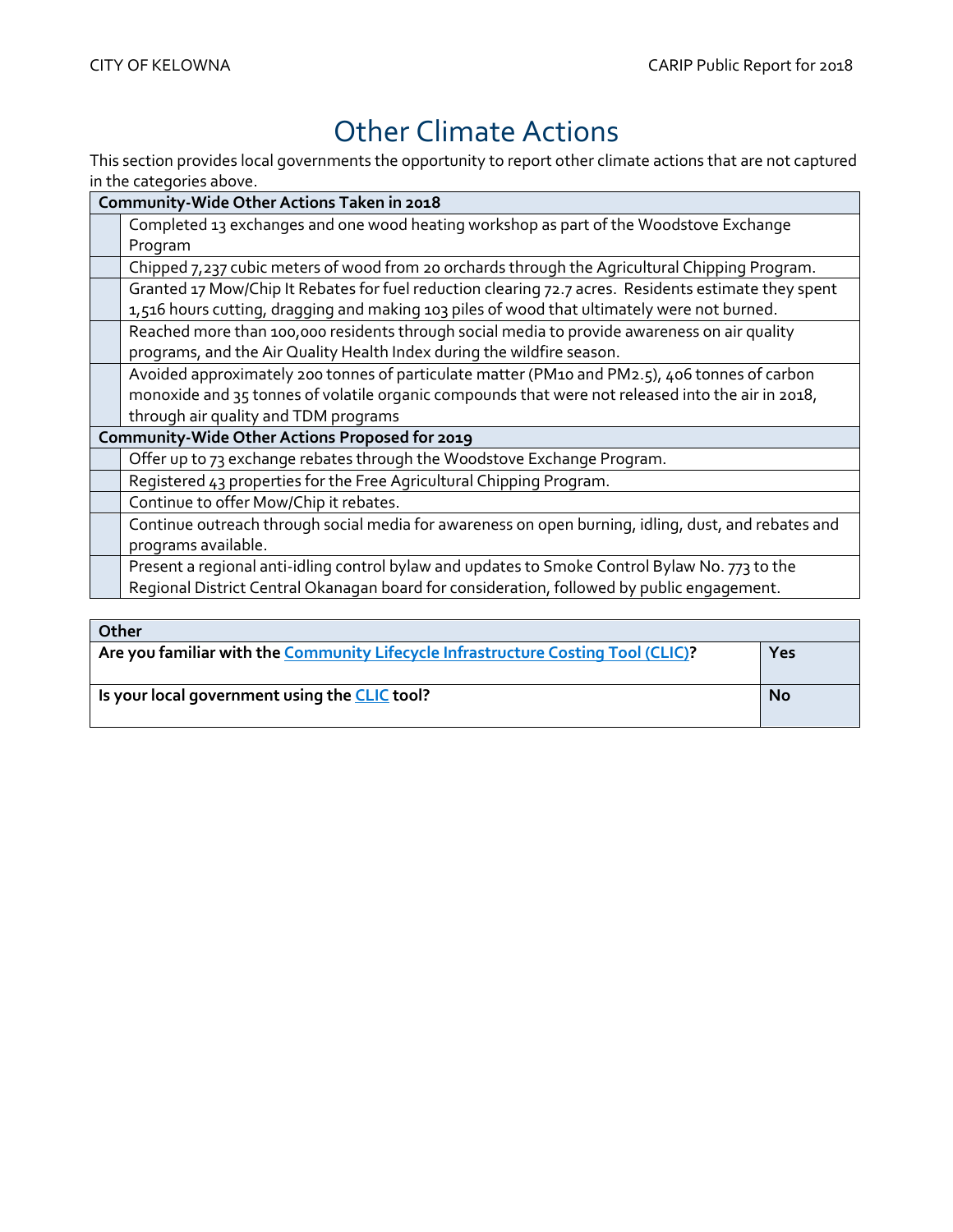## Innovation and Peer-to-Peer Learning

### <span id="page-16-0"></span>Innovation

This section provides the opportunity to showcase an innovative *Corporate and/or Community-Wide* GHG reduction and/or climate change adaptation activity that your local government has undertaken and that has had, or has the potential to have, a significant impact. You are welcome to highlight an action that has already been listed.

Projects included here may be featured as success stories on th[e B.C. Climate Action Toolkit](http://www.toolkit.bc.ca/) and/or shared with other local governments to inspire further climate action. Please add links to additional information where possible.

Communities that have conducted innovative initiatives may want to consider making applications to [CEA's](http://communityenergy.bc.ca/climate-and-energy-action-awards/)  [Climate and Energy Action Awards,](http://communityenergy.bc.ca/climate-and-energy-action-awards/) [FCM Sustainable Communities Awards](https://fcm.ca/home/awards/sustainable-communities-awards.htm) or to [FCM's National Measures](https://fcm.ca/home/programs/partners-for-climate-protection/national-measures-report.htm)  [Report.](https://fcm.ca/home/programs/partners-for-climate-protection/national-measures-report.htm)

| <b>Community-Wide Innovation Action</b>                 |  |
|---------------------------------------------------------|--|
| N/A                                                     |  |
| <b>Corporate Innovation Action</b>                      |  |
| N/A                                                     |  |
| For more information on actions described above contact |  |
| N/A                                                     |  |

## Programs, Partnerships and Funding Opportunities

Local governments often rely on programs, partnerships and funding opportunities to achieve their climate action goals. Please share the names of programs and organizations that have supported your local government's climate actions by listing each entry in the box below separated by a forward slash (e.g. program1/program2).

### **Mitigation**

### **Mitigation Programs, Partnerships and Funding**

- Partnered with Fortis BC, to apply for a grant from Natural Resources *Electric Vehicle Alternative Fuel Infrastructure Deployment Initiative*, for 4 DC Fast Charge Stations (one for Museum Parking Lot, one for Centennial Park and 2 at the airport). Grant was approved and installation of the DC fast chargers commences Spring 2019. Partnering with FortisBC to apply for 2 more DC Fast Charge Stations through the next round of grant funding.
- Partnering with Partnership for Sustainable Water in BC and Irrigation Association of BC to develop the water budget calculator.

### **Adaptation**

### **Adaptation Programs, Partnerships and Funding**

- Received funding from Pacific Institute for Climate Solutions to hire a Climate Adaptation Intern to research and provide recommendations for effective adaptation policies for the Official Community Plan Update.
- Received funding from Disaster Mitigation Adaptation Funding for the Mill Creek Off-Stream Storage Projects and Channel Conveyance project.
- <span id="page-16-1"></span>Received funding from FortisBC for a Community Energy Specialist position for 2 years.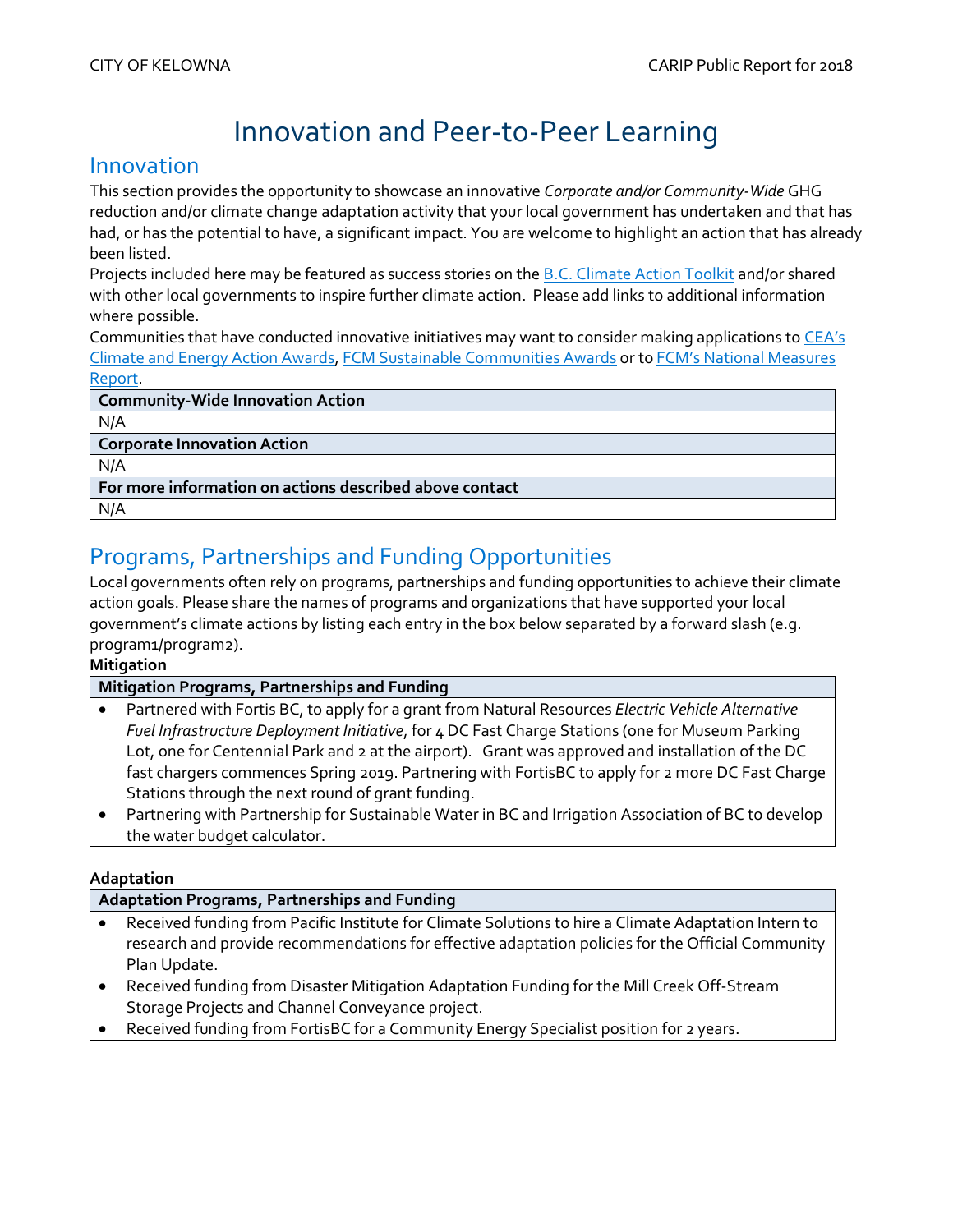## 2018 Carbon Neutral Reporting

Local governments are required to report on their progress in achieving their carbon neutral goal under the [B.C. Climate Action Charter.](https://www2.gov.bc.ca/gov/content/governments/local-governments/climate-action/bc-climate-action-charter) Working with B.C. local governments, the joint Provincial-UBCM Green Communities Committee (GCC) has established a common approach to determining carbon neutrality for the purposes of the Climate Action Charter, including a Carbon Neutral Framework and supporting guidance for local governments on how to become carbon neutral.

Prior to completing this portion of the survey, please ensure that you are familiar with guidance available on the [B.C. Climate Action Toolkit website,](http://www.toolkit.bc.ca/) especially th[e Workbook](https://www.toolkit.bc.ca/sites/default/files/CarbonNeutralWorkbook.V2_noapdcs_03.12_1.pdf) an[d Becoming Carbon Neutral: A Guide for](http://www.toolkit.bc.ca/sites/default/files/Becoming%20Carbon%20Neutral%20V3%20FINAL%20July%202014_0.pdf)  [Local Governments in British Columbia.](http://www.toolkit.bc.ca/sites/default/files/Becoming%20Carbon%20Neutral%20V3%20FINAL%20July%202014_0.pdf)

*Please note: As a result of the BC Recycling Regulation, local governments are no longer required to account for GHG emissions from vehicles, equipment and machinery required for the collection, transportation and diversion of packaging and printed paper, in their annual Climate Action Revenue Incentive Program (CARIP) reports.*

### Reporting Emissions

| Did your local government measure corporate GHG emissions for 2018?                                                                                     | Yes            |
|---------------------------------------------------------------------------------------------------------------------------------------------------------|----------------|
|                                                                                                                                                         |                |
| If your local government measured 2018 corporate GHG emissions, please<br>report the number of corporate GHG emissions from services delivered directly | 6,021          |
| by your local government (in tonnes of carbon dioxide equivalent)                                                                                       |                |
|                                                                                                                                                         |                |
| If your local government measured 2018 corporate GHG emissions, please                                                                                  |                |
| report the number of corporate GHG emissions from contracted services (in                                                                               | (not measured) |
| tonnes of carbon dioxide equivalent)                                                                                                                    |                |
|                                                                                                                                                         |                |
| TOTAL A: CORPORATE GHG EMISSIONS FOR 2018 (Direct GHGs + Contracted<br>GHGs)                                                                            | 6,021 tCO2e    |

## Reporting Reductions and Offsets

To be carbon neutral, a local government must balance their TOTAL corporate GHG emissions generated in 2018 by one or a combination of the following actions:

- undertake GCC-supported Option 1 Project(s)
- undertake GCC-supported Option 2 Project(s)
- purchase carbon offsets from a credible offset provider

*For more information about options to balance or offset corporate GHG emissions please refer t[o Becoming](http://www.toolkit.bc.ca/sites/default/files/Becoming%20Carbon%20Neutral%20V3%20FINAL%20July%202014_0.pdf)  [Carbon Neutral: A Guidebook for Local Governments in British Columbia.](http://www.toolkit.bc.ca/sites/default/files/Becoming%20Carbon%20Neutral%20V3%20FINAL%20July%202014_0.pdf)*

If applicable, please report the 2018 GHG emissions reductions (in tonnes of carbon dioxide equivalent (tCO2e)) being claimed from any of the following Option 1 GHG Reduction Projects:

| OPTION 1 PROJECTS                                       | <b>REDUCTIONS</b> |  |
|---------------------------------------------------------|-------------------|--|
| TOTAL B: REDUCTIONS FROM ALL OPTION 1 PROJECTS FOR 2018 | o tCO2e           |  |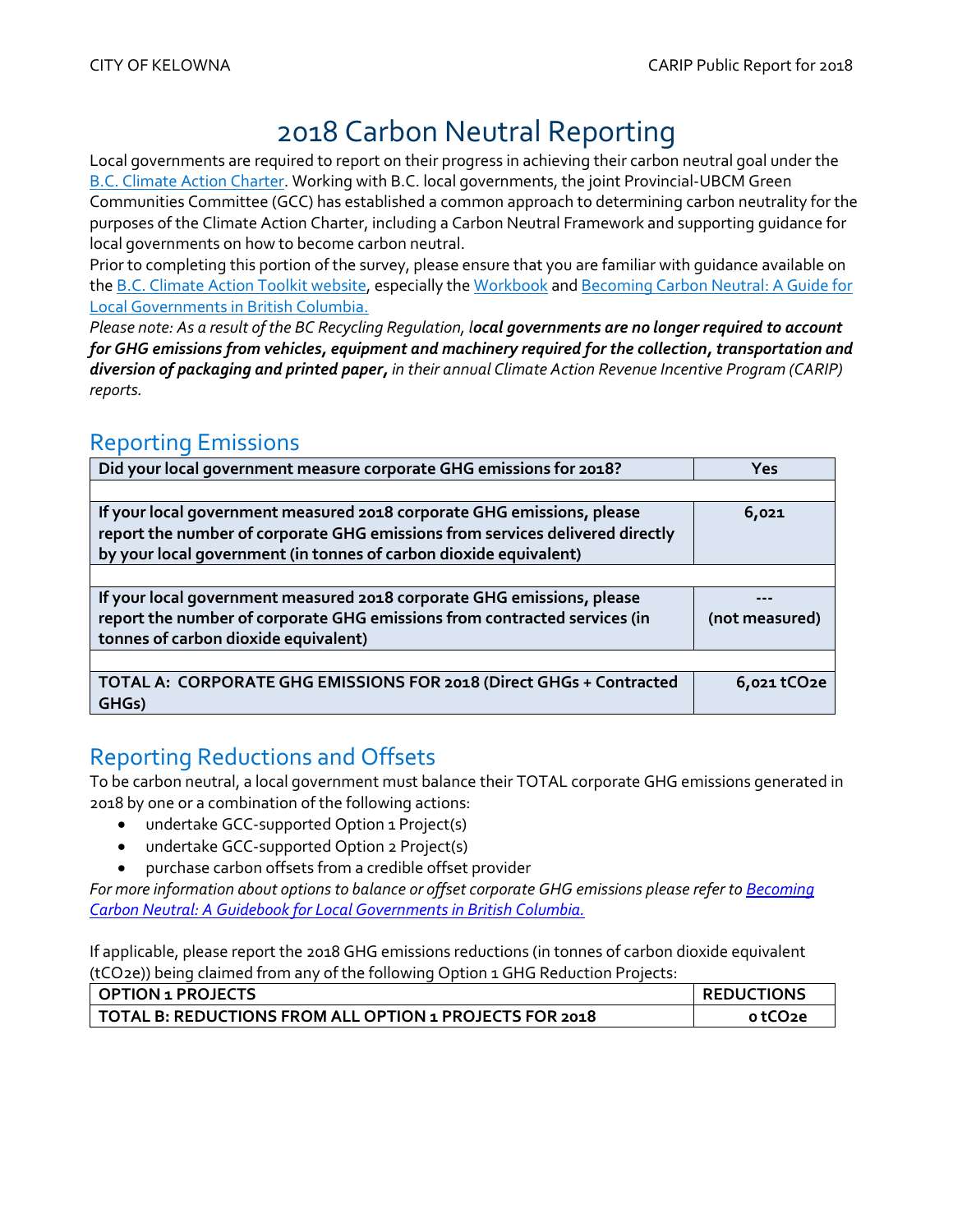**If applicable, please report the names and 2018 GHG emissions reductions (in tonnes of carbon dioxide equivalent (tCO2e)) being claimed from Option 2 GHG Reduction Projects:**

| $\mid$ TOTAL C: REDUCTIONS FROM ALL OPTION 2 PROJECTS FOR 2018 | otCO <sub>2e</sub> |
|----------------------------------------------------------------|--------------------|
|                                                                |                    |

### **Offsets**

**If applicable, please report the name of the offset provider, type of project and number of offsets purchased (in tonnes of carbon dioxide equivalent (tCO2e)) from an offset provider for the 2018 reporting year:**

*NOTE: DO NOT INCLUDE ANY FUNDS THAT MAY BE SET ASIDE IN A CLIMATE ACTION RESERVE FUND.*

| Offset Provider Name                     |         |
|------------------------------------------|---------|
| Q 94 TOTAL D: OFFSETS PURCHASED FOR 2018 | o tCO2e |

### **TOTAL REDUCTIONS AND OFFSETS FOR 2018 (Total B+C+D) = 0 tCO2e**

### Corporate GHG Emissions Balance for 2018

Your local government's Corporate GHG Emissions Balance is the difference between total corporate offsetable GHG emissions (direct + contracted emissions) and the GHG emissions reduced through GCC Option 1 and Option 2 projects and/or the purchase of offsets.

### **CORPORATE GHG EMISSIONS BALANCE FOR 2018 = (A – (B+C+D)) = 6,021 tCO2e**

### **If your Corporate GHG Emissions Balance is negative or zero, your local government is carbon neutral. CONGRATULATIONS!**

| Carbon Neutral Reporting                                                         |     |
|----------------------------------------------------------------------------------|-----|
| Does your local government set aside funds in a climate reserve fund or similar? | Yes |